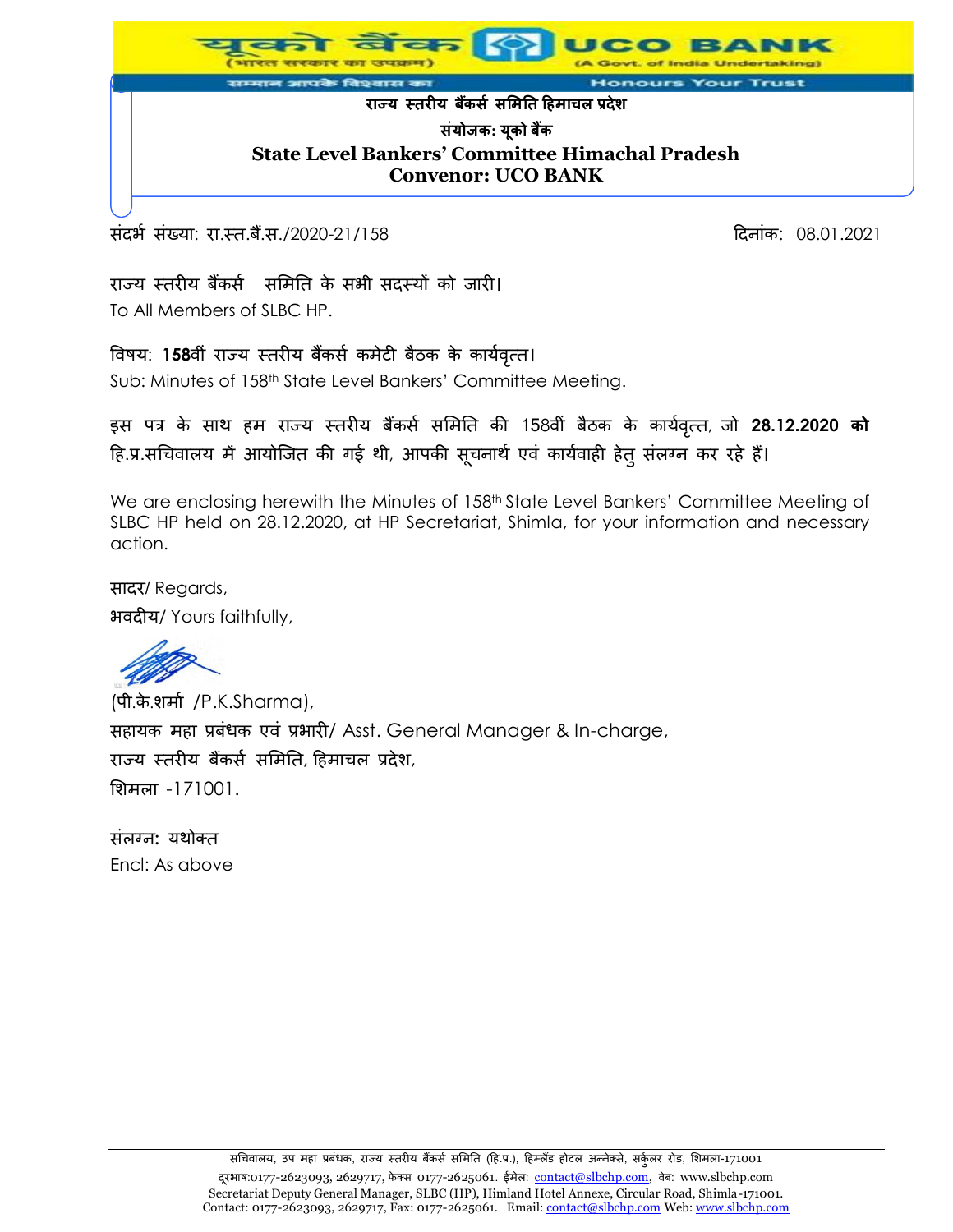

# **AT HP SECRETARIAT, SHIMLA THROUGH VIDEO CONFERENCING**

158th Meeting of State Level Bankers' Committee- Himachal Pradesh was held on 28th December, 2020 to review the performance of banking sector in the State for the quarter ended September, 2020. Sh. Prabodh Saxena, IAS, Additional Chief Secretary (Finance) to the Govt. of Himachal Pradesh chaired the meeting. Sh. A.K. Goel, Managing Director & C.E.O., UCO Bank co-chaired the meeting. The list of participants is herewith annexed (Annexure-I).

The meeting started with the permission of the Chair at 3.30 PM at HP Secretariat, Shimla, which was organized through video conferencing and attended personally by few local Representatives of Major Banks', RBI, NABARD and State Government Officials. The meeting commenced with Welcome Address delivered by Sh. S.S. Negi, Deputy General Manager & Convenor, SLBC, UCO Bank. The Key Note Address was given by Sh. A.K.Goel, Managing Director & CEO, UCO Bank. The DGM & Convenor extended warm welcome to distinguished dignitaries sitting on the Dias and Senior Bureaucrats/Executives from State Government Departments, Boards, Corporations, Banks and Insurance Companies present in the meeting, either physically or through VC.

#### **HIGHLIGHTS OF THE WELCOME ADDRESS DELIVERED BY SH. S.S. NEGI, DGM & CONVENER, SLBC, HP:**

The Convener extended warm welcome to the dignitaries sitting on the dais viz.

- **Sh. Prabodh Saxena,** IAS, Additional Chief Secretary (Finance) to the Government of Himachal Pradesh. DGM & Convener, SLBC, UCO Bank extended heartiest welcome & expressed gratitude towards Sh. Saxena for sparing valuable time to chair the Meeting.
- **Sh. A.K. Goel**, MD & CEO, UCO Bank. The DGM extended warm welcome to MD & CEO on his participation in the meeting. The Convener expressed gratitude towards Sh. A.K. Goel on cochairing the meeting.
- **Sh. A.K. Dogra**, Director, DFS, Govt. of India. The Convenor, SLBC extended heartiest welcome to Director, DFS on his participation in the meeting. Further, he expressed his sincere gratitude for sparing his time to guide the house.
- **Sh. K.C. Anand,** General Manager (In-charge), Reserve Bank of India, Shimla. The Convener, SLBC extended warm welcome to GM (In-charge), RBI on his participation in the meeting and expressed gratitude for proactive participation, guidance and support by the team of RBI officials to the SLBC forum.
- **Sh. D.K. Kapila,** Chief General Manager**,** NABARD. The DGM, UCO Bank extended warm welcome to CGM NABARD on his participation in the meeting and expressed gratitude for proactive support in rural credit and micro finance.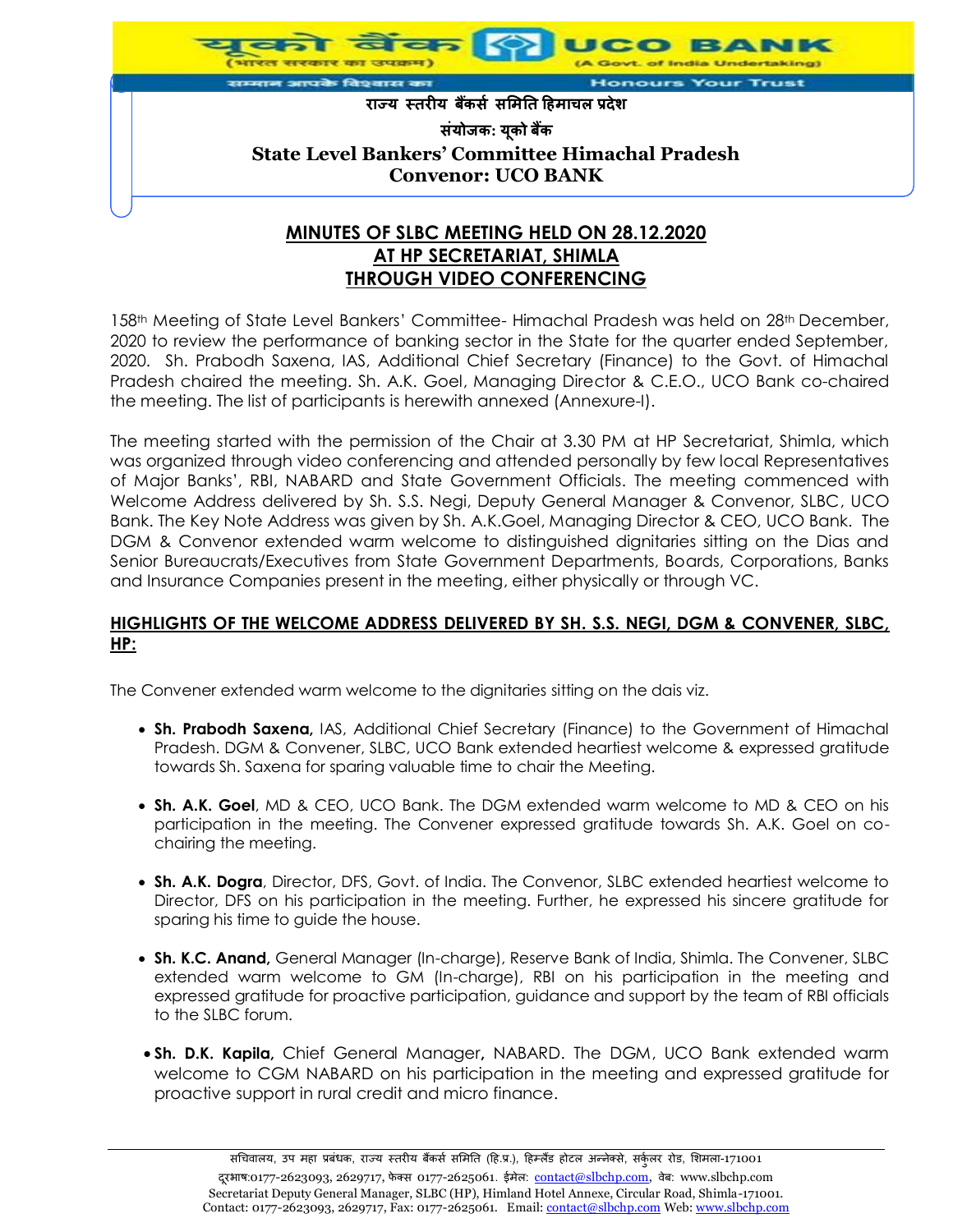

While welcoming the participants, DGM & Convenor apprised about the core agenda of the meeting i.e. to review ACP achievement, progress under Government Sponsored Schemes. Further, he told the house that agenda-wise deliberations shall be carried out in detail during the course of meeting.

In his concluding remarks, Mr. Negi, DGM & Convener, SLBC requested the participants to proactively participate in the deliberations.

### **HIGHLIGHTS OF THE KEY NOTE ADDRESS DELIVERED BY SHRI A.K. GOEL, MD & CEO, UCO BANK:**

The MD & CEO in his Key Note Address to the House highlighted the achievements of banking sector in Himachal Pradesh during the period ended September, 2020. Important points mentioned as below:

- $\triangleright$  Despite of unprecedented repercussions which were fabricated by COVID-19 pandemic, business cycle is returning to pre-Covid level and hopefully normalcy shall be restored very soon.
- $\triangleright$  MD & CEO, UCO Bank informed the house that during the festival season, many Banks came out with attractive festival bonanza schemes which helped to bring back the optimism in the consumer sector. Economy witnessed a big surge in transport and housing sector. Government also took many positive decisions to retain and regain the lost confidence in the economy and we are sure the upswing will hold going forward.
- $\triangleright$  Highlighting the various initiatives to boost different sections of economy by Government of India, MD & CEO said that during the period under review, PM SVA-Nidhi Scheme, KCC to Fishers and Animal Husbandry has been a new initiative and having major importance. As per data available, out of total 2643 cases, banks sanctioned 1410 cases to street vendors under SVA-Nidhi Scheme.
- Under Guaranteed Emergency Credit Line (GECL) Scheme, out of total Rs. 6495 Cr. outstanding with 105242 eligible borrowers as on 29.02.2020, 20% of outstanding amount was fixed as eligibility target under GECL which comes to Rs.1299 Cr.; against which an amount of Rs.987 Cr. was sanctioned under GECL showing an achievement of 76%.
- $\triangleright$  Under the instant credit to MSME, wherein the eligibility was 10% of the outstanding amount as on 29.02.2020, banks sanctioned Rs.454 Cr. against the eligible amount of Rs.398 Cr. by showing achievement of 114%. Mr. A.K. Goel, while presenting the data said that these figures signify that Banks have truly come forward to extend financial assistance to the needy section of the society during the pandemic.
- Under Mukhya Mantri Swavlamban Yojna, out of 6240 cases, 2288 cases have been sanctioned. The State Government launched new scheme for Hospitality Industry under which out of total 103 cases, 43 cases have been sanctioned out of 88 eligible cases. Mr. Goel urged Bankers to lend proactively under these schemes particularly MMSY. He requested Banks to keep the pending cases to bare minimum.
- $\triangleright$  While highlighting the ACP achievements, MD & CEO expressed his satisfaction over the performance of banks up to period under review. Under Priority Sector, Banks have achieved 102.93% of the target by disbursing fresh amount to the tune of Rs.14256.11 Crores up to September quarter. The total outstanding advances have reached Rs.56085 Crores. Similarly the deposit increased by 12.44% over March, 2020 to Rs.138425 Crores. Recovery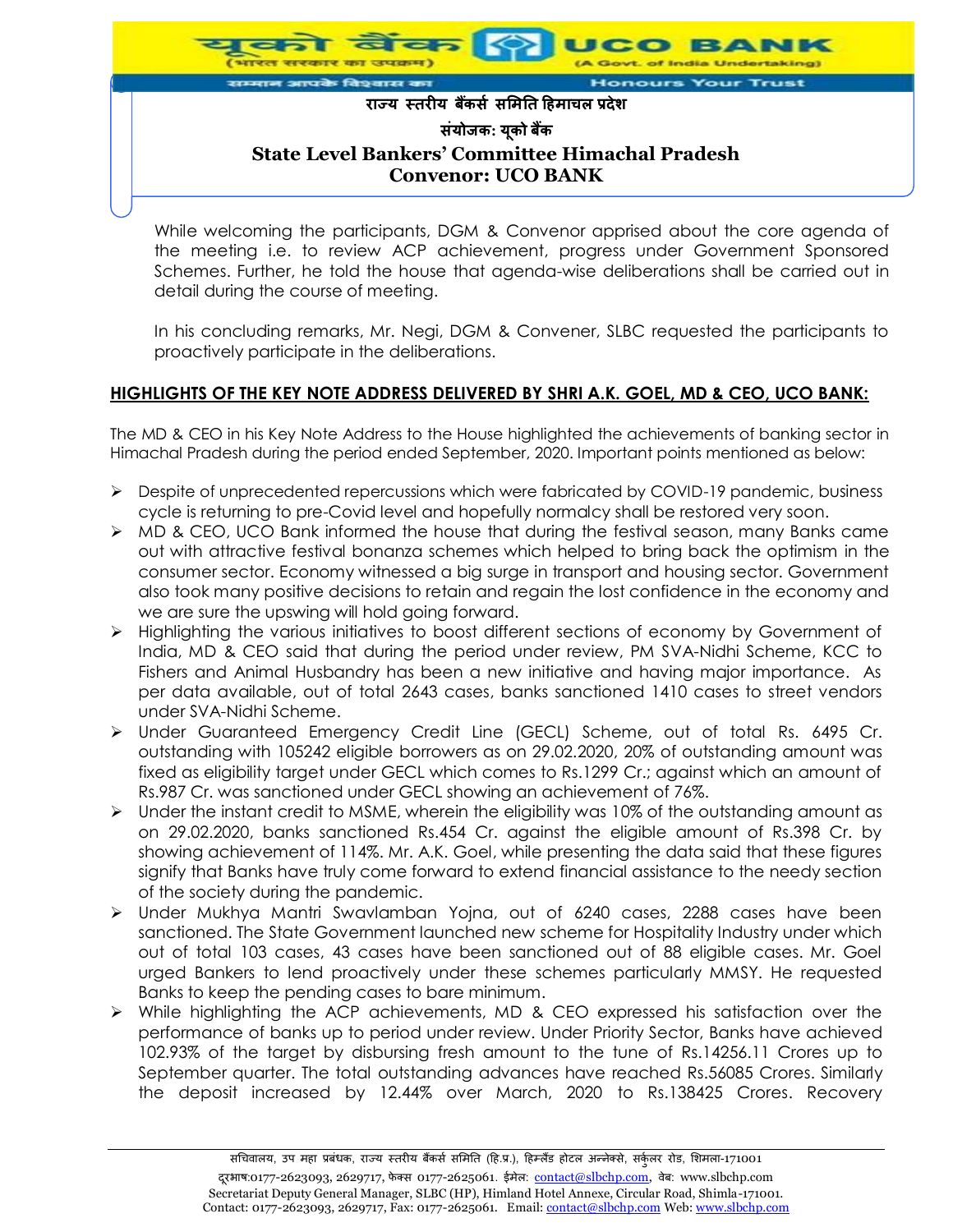

performance has slightly deteriorated as compared to last quarter. The total NPAs increased from Rs. 3551.53 Cr in June to Rs. 3630.76 Cr in September, 2020.

 Mr. Goel, MD & CEO, UCO Bank concluded the Key Note Address expressing gratitude to all the participants for sparing their valuable time. He extended best wishes for fruitful & conclusive deliberations on all agenda issues for the meeting.

### **HIGHLIGHTS OF THE ADDRESS DELIVERED BY SHRI A.K. DOGRA, DIRECTOR, DFS:**

Mr. A.K. Dogra commenced his address by extending good wishes for New Year to all the members of SLBC-HP. Further, based on the agenda papers of meeting, he made some observations which require immediate attention from Bankers as well as from State Government. He further elaborated that during the last SLBC meetings the issue of uncovered villages in Himachal Pradesh was discussed at length. Subsequently, the issue has been time and again followed up by DFS with SLBC but still as many as 75 villages are being shown uncovered in HP. Mr. Dogra said that MOS Finance is personally having a close watch on full coverage of Himachal Pradesh by banking facilities.

Director, DFS informed the house that he has been given to understand by the officials of SLBC that HP is fully covered by banking facilities but Member Banks are not updating the locations pertaining to them on the Jan Dhan Darshak Application. Consequently these 75 villages are being shown as uncovered. Mr. Dogra requested representatives from Member Banks to update their bank branches/touch points/ATMs on the Jan Dhan Darshak App so that these villages can be counted among covered category. He requested State Government to provide space for opening of BC touch points in panchayats which will assist in expeditious coverage of these uncovered villages.

Mr. Dogra expressed his concern over pending cases under Government Sponsored Programmes whether State Government or Central Government scheme. He requested Member Banks to meticulously work on the pendency so that pending applications are timely cleared and benefit can be imparted to the beneficiaries. These pending cases should be deliberated at various levels like BLBC, DLRC etc. so that disposal of pendency can be done expeditiously. He further elaborated that pendency under PM SVA-Nidhi scheme in particular shall be taken care of as amount might be too small for bankers but for a street vendor amount of Rs. 10000/- can heavily assist in reorganizing his business activity. Director, DFS also showed his resentment over claims pending under social security schemes like PMSBY and PMJJBY. He said that these claims should be settled in prescribed time norms so that timely relief can be imparted to the family of the deceased.

Mr. Dogra informed the house that progress under Stand Up India scheme is very low. He said in proportion to 2195 branches in HP, loans under Stand Up India should have been extended to 4390 beneficiaries but loans under the scheme have been sanctioned to only 490 beneficiaries. He requested Banks to bestow attention towards financing under the scheme. He also requested SLBC to allot targets under the scheme to Member banks.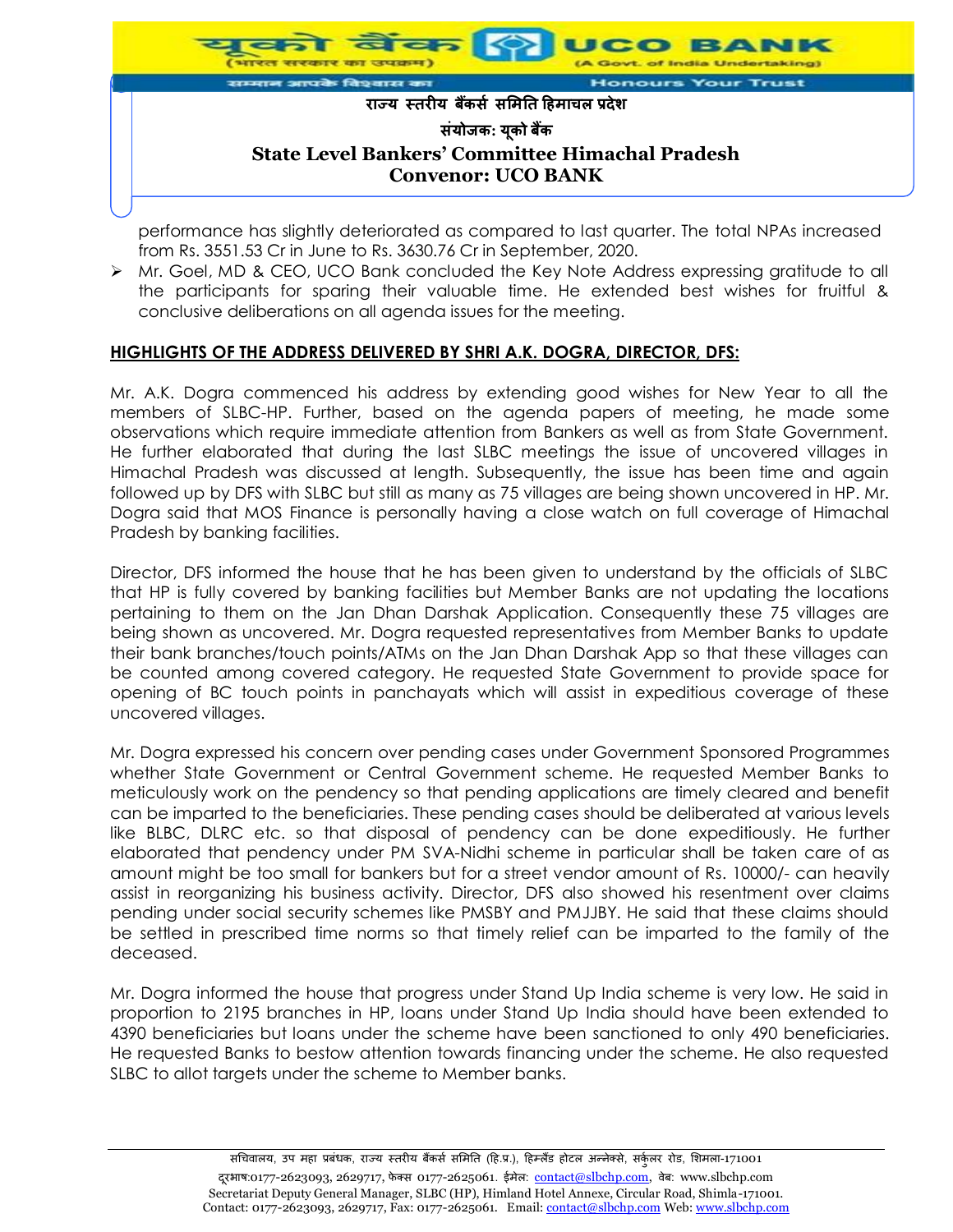

Director, DFS raised the issue of non-adherence of SLBC directions by banks regarding the uploading of SLBC data through SLBC's revamped website. He said that issue has been pending for long and banks must ensure immediate compliance of SLBC directions.

Director, DFS extended best wishes for fruitful & conclusive deliberations on all agenda issues for the meeting.

#### **HIGHLIGHTS OF THE ADDRESS DELIVERED BY SH. K.C. ANAND, GENERAL MANAGER (IN-CHARGE) RBI, SHIMLA:**

#### **HIGHLIGHTS OF THE ADDRESS DELIVERED BY SH. K.C. ANAND, GENERAL MANAGER (IN-CHARGE) RBI, SHIMLA:**

At the outset, General Manager (In-charge) welcomed all the participants of SLBC meeting. He extended special thanks to dignitaries sitting on the dais for sparing their valuable time to attend 158th SLBC meeting. While referring to the recently concluded State Focus Paper meeting of NABARD, he highlighted few points which are important for economic and social development of State. He appreciated the bankers for achieving 103% of the targets allotted under ACP 2020-21 up to September, 2020. Mr. Anand said that considering the impact of COVID, achievement of 103% is commendable. While sharing the ACP achievement of adjoining States for period under review, GM (In-charge), RBI apprised that Haryana has achieved 67%, Punjab 49 %, Delhi 46% whereas Odisha has achieved around 40%. He further elaborated that considering the past performance in agriculture sector, HP is lacking in agriculture with an achievement of 60%. He requested Member banks to pay special focus on agriculture lending. Apart from agriculture, there is room for improvement in lending under Other Priority Sector, Housing and Education.

Mr. Anand emphasized on effectiveness of sub-committee of agriculture which can strategize about ways for improvement in agriculture sector lending as gradually overall percentage of agriculture is declining towards less than National Parameter of 18%. NABARD was advised to become the convener of the same.

GM (In-charge) RBI informed the house that recently while addressing the bankers, Governor, RBI had expressed his concern over increasing risk aversion among bankers. He further elaborated that bankers are bound to take risk of financing that should be business oriented and professional. But off late bankers are hesitant in taking risk while financing the loans. He said that bankers are expected to grant credit to client at the hour of need.

Mr. Anand said that Governor, RBI had counted five sectors for revival of economy. Out of these five sectors, three sectors namely Health and Education, Infrastructure and Food Processing pertains to Himachal Pradesh. He further added that Banking Ombudsman office, Chandigarh is receiving some complaints which were also discussed in SLBC meeting. While expounding on the issue he informed that some bankers are submitting false compliance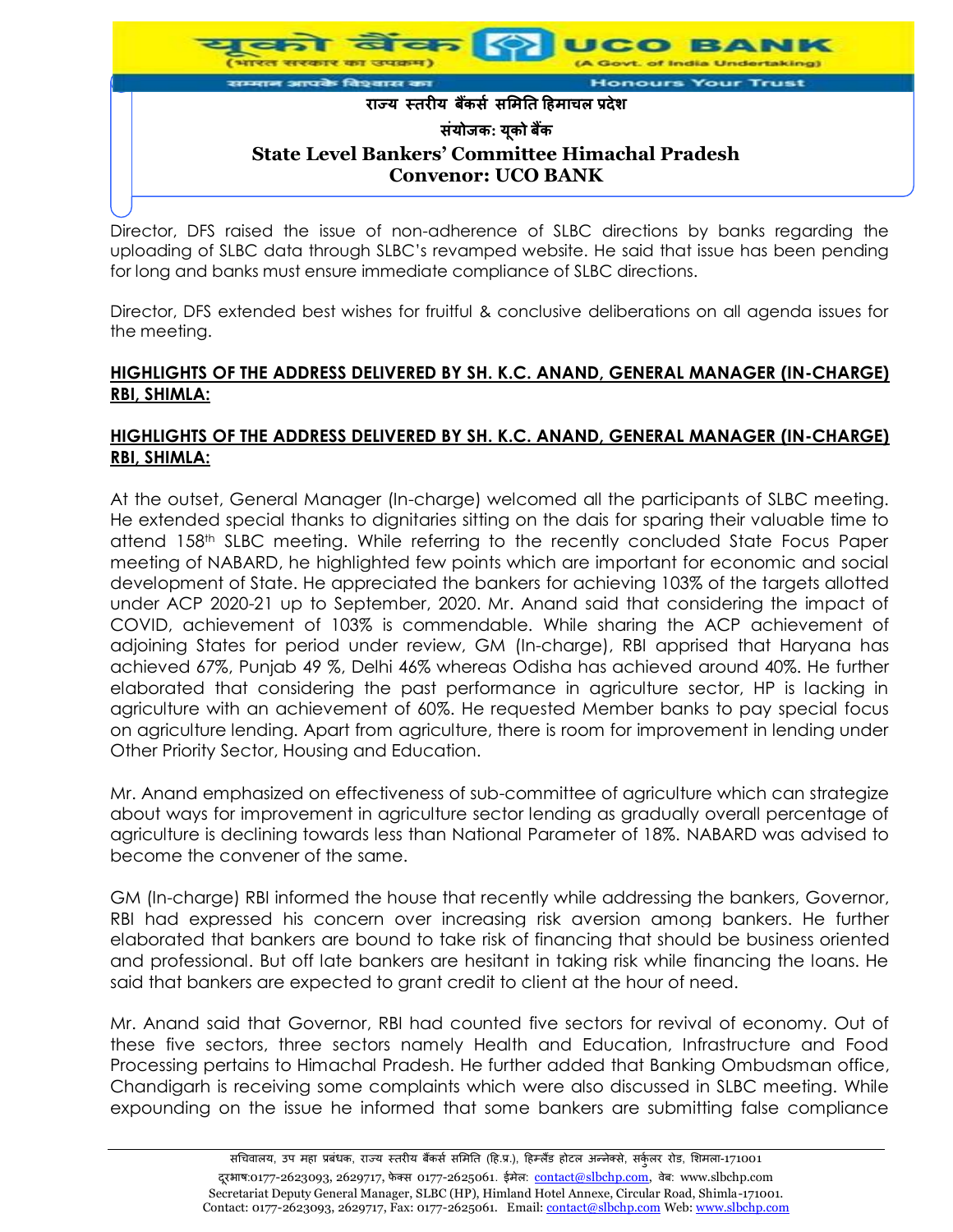

about settling of complaints. Suitable action has been initiated against the erring banks. While reiterating the statement given on 4<sup>th</sup> December, 2020 during the review of monetary policy declaration, GM (In-charge) RBI quoted RBI Governor "it has been decided to put in a comprehensive frame work comprising inter alia enhanced disclosure on customer complaints, monetary disincentives in the form of recovery where false disposal of complaints is reported and undertaking intensive review of grievance redressal mechanism and supervisory actions against regulated entities to improve their redressal mechanism".

He informed the house that in near future RBI will be coming out with detailed guidelines pertaining to customer grievance complaints as this area has to be given due importance.

GM (In-charge), RBI said that they are receiving the complaint that in Himachal Pradesh, some banks are charging up to 12% under KCC loans which is gross violations of guidelines. Again action has been initiated against erring banks. He warned bankers to refrain from violating the guidelines and such complaints should not be received by RBI in future.

While emphasising on the need of installing LED screens to disseminate information pertaining to financial literacy, cyber security etc. to general public, Mr. Anand appealed bankers to contribute under Corporate Social Responsibility (CSR) in Himachal Pradesh. He further elaborated that depending upon the outreach of banks in 80 blocks in Himachal Pradesh, banks can decide on installing of these LED screens themselves.

GM (In-charge), RBI informed the house that RBI has started the new mechanism of regulatory sand box from payment system angle. The details of the same are available on the website of Reserve Bank of India. While touching on certain points like uploading of SLBC data through revamped website and demanding of collateral security and third party guarantee in MSME loan less than 10 lakhs, GM, In-charge, RBI, Shimla instructed banks to complete the task of uploading the data on new website in expeditious manner whereas he warned bankers not to demand collateral security and third party guarantee wherever it is not required.

Mr. Anand informed the house that two banks viz. State Bank of India and HDFC Bank have shown their inability to adopt the BC model that was finalised during the BC sub-committee meeting for Himachal Pradesh. He urged SLBC to take note of the same since the model has been formulated considering the topography and other factors prevailing in HP. GM, Incharge, RBI expressed surprise over non-adoption model by these banks. He urged SLBC to take up the matter with these banks for adopting the finalized model.

GM (In-charge) RBI informed the house that in district Chamba and Lahaul & Spiti, appointment of FLC is yet to be made by SBI. He urged Controlling Head of SBI to expedite the matter and make the appointment on prompt basis. Speaking on the issue of uncovered villages, Mr. Anand urged banks to immediately update the banking touch points on Jan Dhan Darshak Application.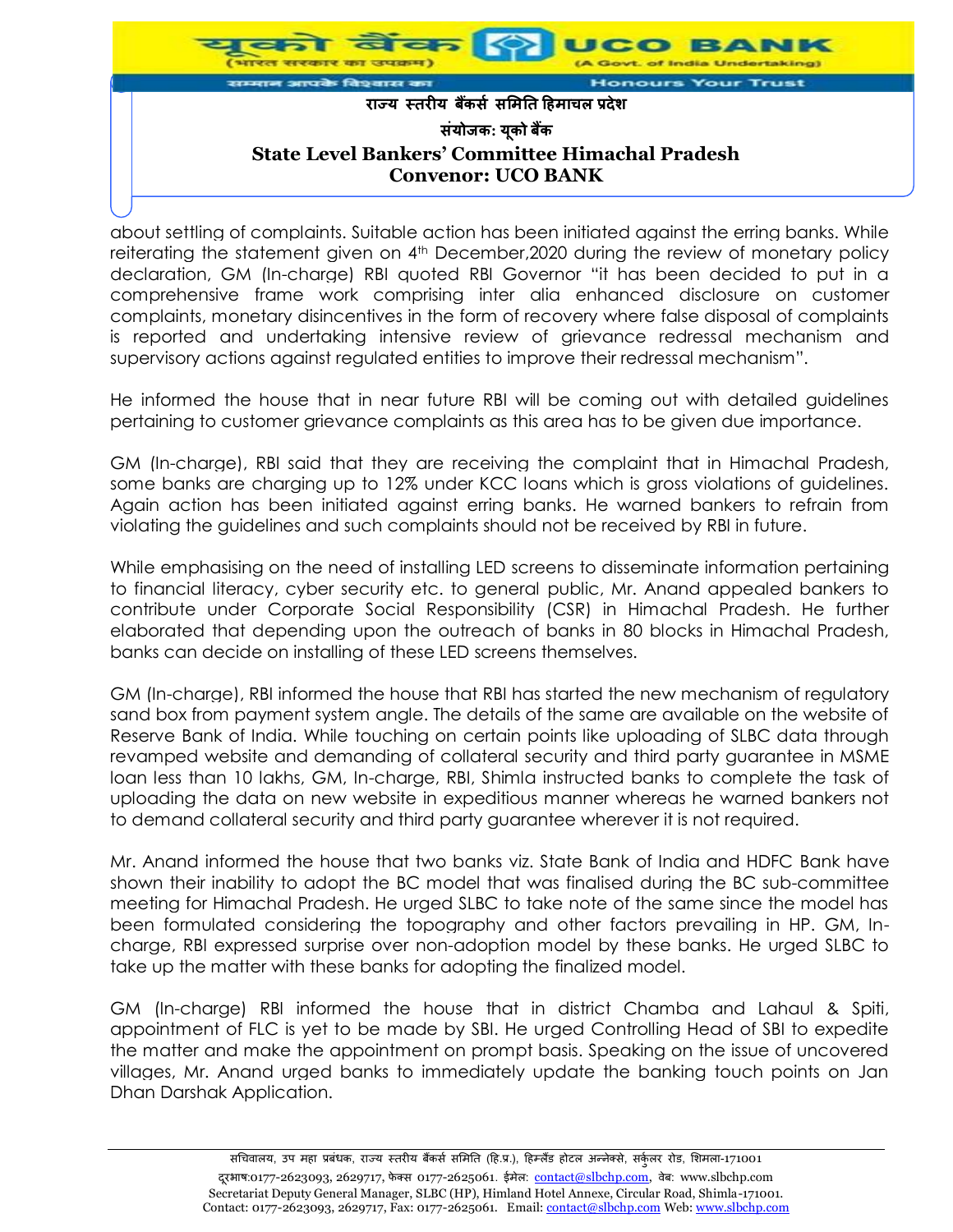

He wished for fruitful and conclusive deliberations on the agenda items.

### **HIGHLIGHTS OF THE ADDRESS DELIVERED BY SHRI D.K KAPILA, CHIEF GENERAL MANAGER, NABARD**

At the outset, Chief General Manager, NABARD welcomed all the participants of SLBC meeting. He extended special thanks to dignitaries sitting on the dais for sparing their valuable time to attend 158<sup>th</sup> SLBC meeting. To start off with, Mr. Kapila complimented bankers for achieving 100 % target against the ACP. He said that performance under Non-Priority sector has been outstanding but Priority sector needs special attention of bankers. He urged bankers to bestow special thrust on agriculture lending as achievement is only 60% up to the half year ended Sept, 2020. Referring to the achievement of Public sector and Cooperative banks i.e. 58 % and 48 % respectively, he said it is a matter of great concern which requires immediate attention. He further expounded that total agriculture has declined by Rs 237 cr in comparison to last year which signifies that immediate attention is required to boost up finance under agriculture sector. CGM, NABARD reiterated that against the total farmers of 9.36 lakhs only 4.30 lakh has been covered under the fold of KCC lending.

He emphasized to re-strategize whether Agriculture and Animal Husbandry can coordinate their actions with the banks at the district level or even at block level for coverage of farmers under the fold of KCC. He further elaborated that KCC requires more focused attention and the general feedback is that farmers have too small land holding may be that is disincentive for these farmers. We have to learn to quantify how many of them are willing to avail KCC and afterwards it must be classified that how many of them can be reached out through KCC, Animal Husbandry and Fisheries respectively.

Speaking with regard to Financial Inclusion, Mr. Kapila expounded that entire banking system is eligible for POS and Micro ATMs for expanding digital banking in rural areas with a focus from Tier III to Tier VI. He requested if NABARD could get more assistance on this front and grant assistance for Bank Sakhis for Cooperative Banks and RRBs. While expressing his views in respect to agriculture credit CGM, NABARD said that many times it has been observed the difference between the unit cost and Scale of Finance is not known to the orchard growers in particular. He apprised the House that in order to replenish the orchards; unit cost comes in whereas scale of finance is for maintenance of orchards. He urged bankers to not only extend loans but also educate the farmers and growers about the same.

Speaking on the E-Shakti project, Mr. Kapila informed the house that NABARD has sanctioned 8 crores and disbursed 5 crores in district Mandi, Kangra, Solan, Sirmour, Chamba and Bilaspur. It is a good project but there is still gap of 7000 accounts in linkage of SHGs. He requested Controlling Heads to look into the matter and sensitize the branches to focus on linkage of SHGs.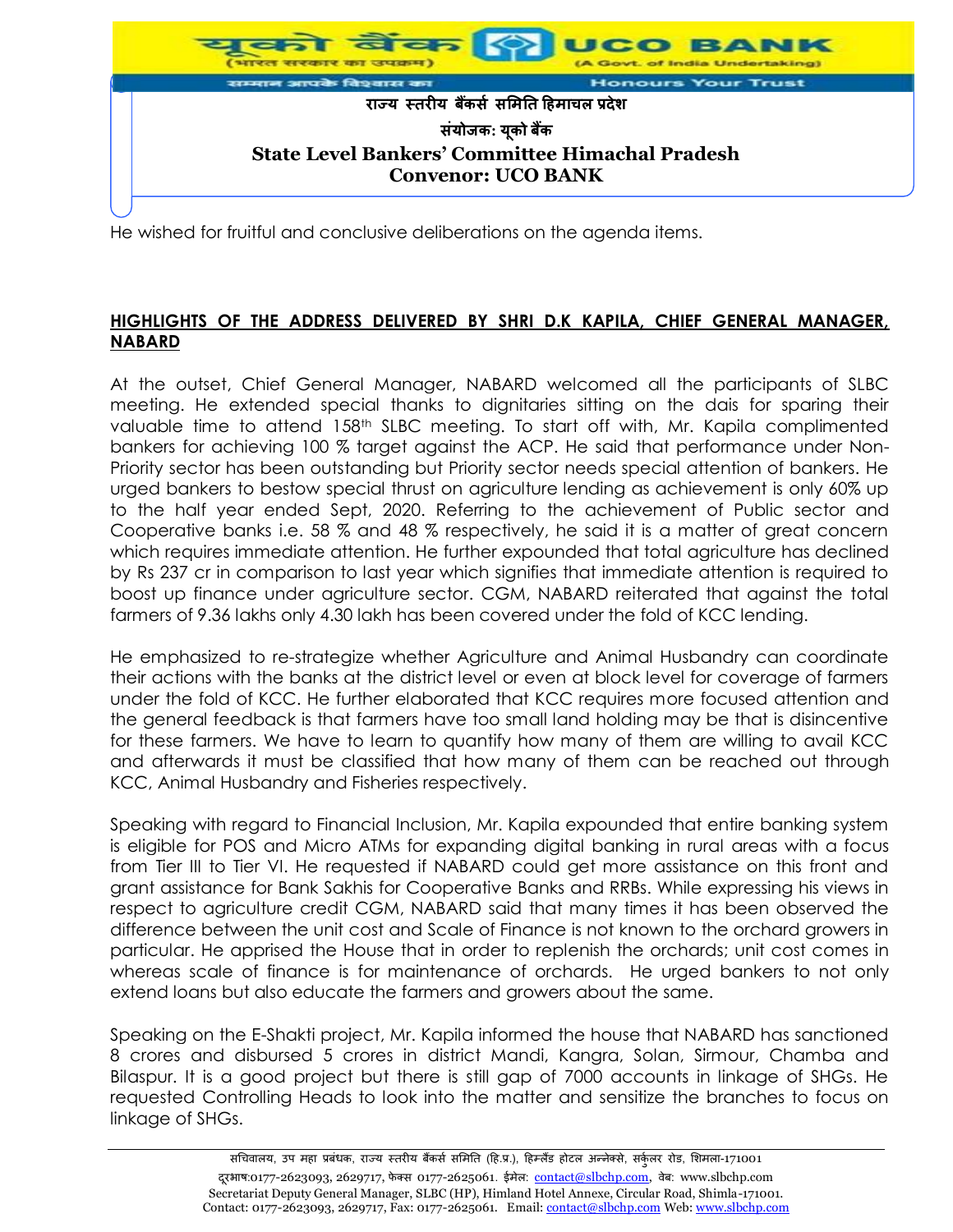

CGM, NABARD apprised the house that they have been providing financial assistance for Financial and Digital Literacy camps. Earlier this assistance was provided to RRBs and Cooperatives Banks, now Commercial Banks are also eligible. He further told that NABARD has imparted grant assistance of nearly 1.8 cr to RRBs and Cooperative Banks for demonstration vans. He requested RRB and Cooperative Banks to activate the same as early as possible.

Speaking on the flagship scheme of Government of India i.e. Animal Husbandry and Infrastructure Development Fund, Mr. Kapila informed that the scheme is yet to take off in the State and the scheme comprised of subvention element also. He urged Banks to go through the contents of the scheme so that once the scheme is launched bankers must be aware about the same.

In respect to RIDF, Mr. Kapila informed that NABARD has sanctioned Rs. 637 cr and target stipulated for the year which is around Rs. 800 crore shall be surpassed during this FY.

Lastly, CGM, NABARD thanked Honorable Chief Minister for having released the State Focus Paper on 15<sup>th</sup> December, 2020 which was attended by most of the banks and state government departments. NABARD has estimated the credit potential for Himachal Pradesh for FY 2021-22 at Rs. 27724 cr. He hoped that proper execution of the same shall be done by bankers and stakeholders during next FY.

He wished all the best for fruitful and conclusive deliberations during the course of meeting.

Mr. Negi thanked Mr. Kapila for sharing the information on various schemes launched by NABARD. He further invited Mr. P.K. Sharma, AGM & In-charge SLBC to place the regular Agenda before the House.

#### **Discussion on Agenda Items**

Mr. P.K. Sharma, AGM In-charge, SLBC informed the House that agenda papers have been placed before the participants and the point-wise agenda issues are being taken up for deliberations. The agenda for the 158<sup>th</sup> meeting was discussed at length in the 8<sup>th</sup> Steering Committee held on 16.12.2020 wherein it was decided to bring forth the below points for discussion at the SLBC meeting. The proceedings of the meeting placed hereunder for record and further necessary action by stakeholders.

#### **AGENDA ITEM NO.-1**

### **CONFIRMATION OF MINUTES OF THE LAST SLBC MEETING HELD:**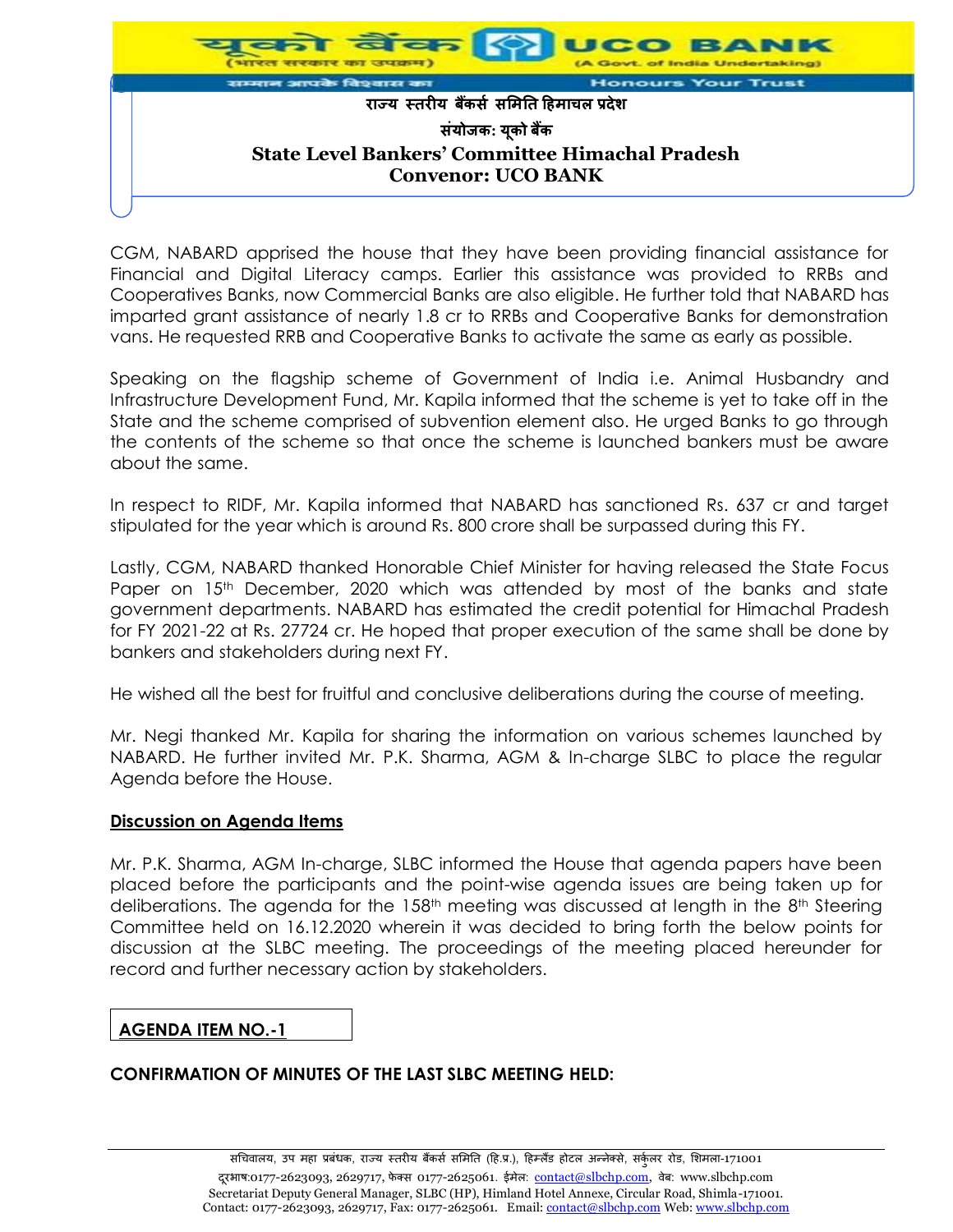

The Minutes of 157<sup>th</sup> State Level Bankers' Committee Meeting held on 24.09.2020 were circulated by the Convener Bank to all SLBC members vide its letter No. DGM/SLBC/2020- 21/157 dated 13.10.2020.

Since no comments were received from any quarter, the minutes of the 157<sup>th</sup> quarterly review meeting for quarter ended June, 2020 stand confirmed and adopted.

The House adopts and confirms the minutes of 157<sup>th</sup> State Level Bankers' Committee Meeting.

### **AGENDA ITEM NO. 1: ACTION TAKEN REPORT ISSUES Agenda Item No.1.1: Sub-Committee on BC Model**

The BC Model Paper was finalized and compiled by the sub-committee. RBI suggested that the compiled model should be sent to the Member Banks operating in the State for approval from their respective Head Offices. AGM & In-charge, SLBC, HP apprised the house that only UCO Bank, Punjab National Bank and Canara Bank have approved the BC model yet. State Bank of India and HDFC Bank submitted that their respective Head Offices have declined to approve the model.

Mr. A.K. Goel, MD & CEO, UCO Bank reiterated that the BC model compiled by the subcommittee is categorically better. He also advised the representatives from SBI and HDFC Bank to submit detailed analysis of the compiled model highlighting the major features to their Head Office for reconsideration. He asked representatives from other member banks also to expedite the matter and obtain necessary approval from their boards latest by 15.01.2021. He also advised SLBC to refer the matter to his office so the issue could be taken up with the respective Head of Banks who are yet to approve the BC model.

In furtherance to this discussion, Mr. A.K. Dogra, Director, DFS, Govt. of India brought to the notice of the House that private banks have only 1 BC in the State as per reported data and demanded an explanation for the same. Mr. P.K. Sharma, AGM & SLBC In-charge apprised that despite being assured by representative from HDFC Bank in the last SLBC, the information regarding deployed BCs in the State has not yet been reported on the portal. Representative from HDFC Bank was advised to update the said information on the portal without fail.

Mr. A.K. Dogra advised that the data regarding active BCs deployed by private banks in the State be collated and submitted to his office.

#### **(Action Point: Member Banks to obtain approval within allotted deadline/ Pvt. Banks to submit BC information)**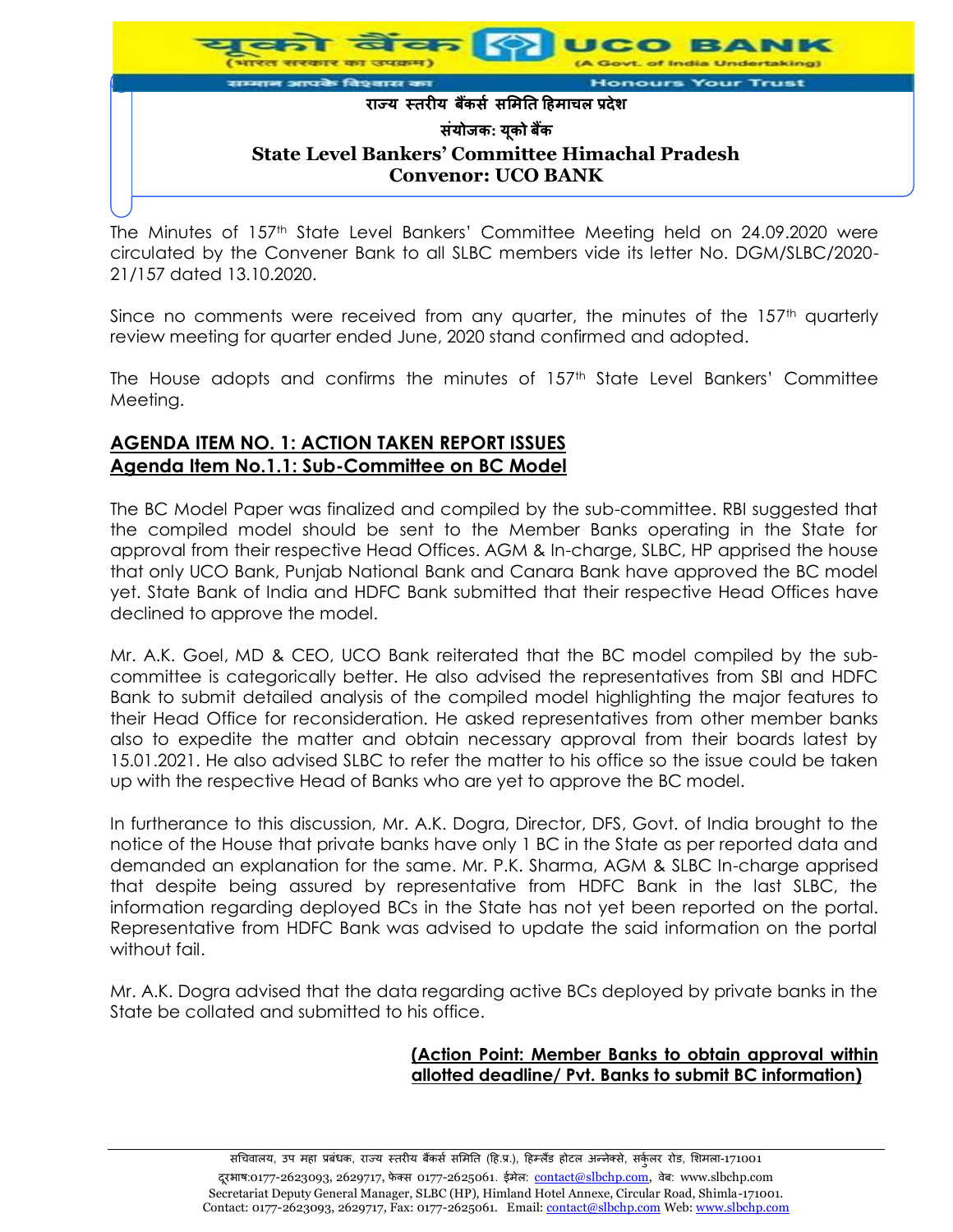

# **Agenda Item No. 1.2: Revamping of SLBC Website**

Issue of Revamping of SLBC website has been long pending as some of the Member Banks are still to develop a standardized system for data flow. As on 31.12.2020, 4 PSBs (Bank of Maharashtra, Indian Bank, Indian Overseas Bank and Union Bank of India), 1 RRB (HP Gramin Bank), 4 Pvt. Banks (Axis Bank, CSB Bank, ICICI Bank and Kotak Mahindra Bank), 2 Cooperative Banks (HP State Coop. Bank and Kangra Central Coop. Bank), 4 Urban Coop. Banks (Baghat, Chamba, Mandi and Shimla UCB) and 1 Payment Bank (India Post Payment Bank) are yet to prepare the reports as per requirement of revamped SLBC website. Few Banks namely Bank of India, Punjab & Sind Bank, IDBI Bank and Jogindra Central Coop. Bank have not completed uploading of the data on new website. The Banks were instructed to develop the standardized system by 31.12.2020 as the agenda has been pending in spite of several extensions in the past.

Mr. A.K. Goel, MD & CEO, UCO Bank took strong notice of the banks failing to develop the appropriate system and advised the erring banks to complete the exercise within timeline so that data uploading can be done through new website from next quarter onwards. AGM & In-charge, SLBC also urged Member Banks to conclude the task within allotted deadline.

#### **(Action Point: Member Banks to complete the revamping task within given timeline)**

### **AGENDA ITEM NO. 1.3 Issue of Claim Settlement under PMFBY**

AGM & In-charge, SLBC apprised the house that Agriculture Insurance Company has refunded the Add-on Premium which was remitted to AIC on 03.01.2020 by UCO Bank Anti and HP State Coop. Bank Jubbal for Apple Crop covering the loss due to hail storm. State Government has finally laid responsibility on the Banks citing that premium was deducted after due date but insurance company refunded the premium for add-on cover only, that too after 5 months whereas in case of invalid applications the premium should have been refunded within 45 days. The matter was also again referred to the Ministry of Agriculture, Govt. of India vide email dated 19.12.2020 and their decision is awaited.

Mr. A.K. Goel, MD & CEO, UCO Bank advised SLBC to refer the matter to Mr. A.K. Dogra, Director, DFS, Govt. of India on the issue for his intervention. He urged Mr. Dogra to kindly take up the matter with Ministry of Agriculture, Govt. of India to resolve this long pending issue at the earliest.

#### **(Action Point: SLBC to refer the matter to the DFS for their intervention.)**

### **Agenda Item No. 1.4: Updation of Bank Branches and ATMs on DBT-GIS portal**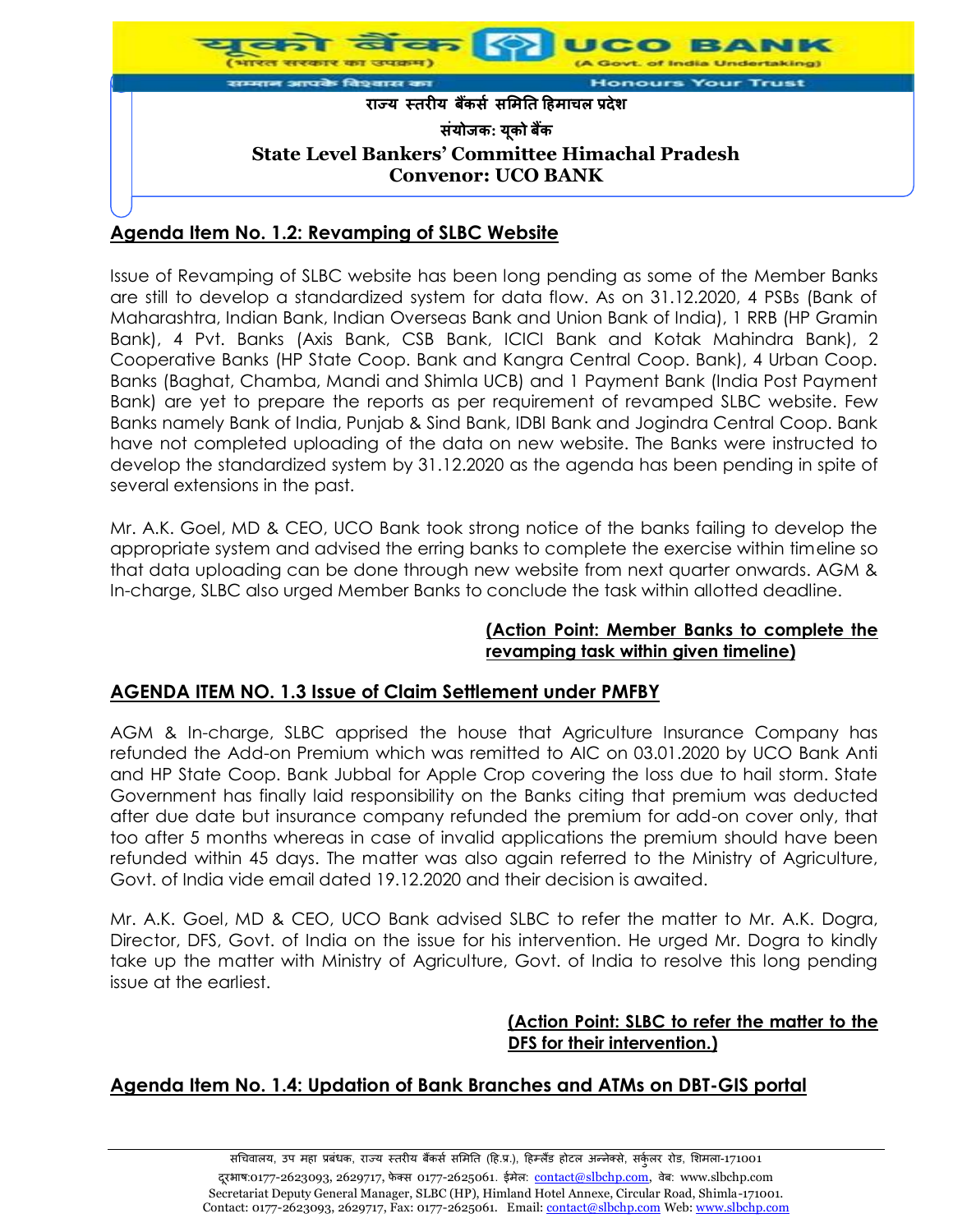

During his address at the 158<sup>th</sup> SLBC Meeting, Mr. A.K. Dogra highlighted that due to nonupdation of branches by banks on the DBT-GIS portal, 75 villages are still shown as unbanked in the State. He advised the Banks to update the information of their network outreach on the portal at the earliest.

### **Action Point: Member Banks to get the network outreach updated on the portal by their respective Head Offices**

# **AGENDA ITEM NO. 1.5: Cash Withdrawals on POS**

In accordance with instructions from RBI, information related to cash withdrawal facility at POS machines was collected by SLBC. Member banks have reported that the facility has been enabled but customers are not availing the facility as of now. Taking note of this, Mr. K.C. Anand, GM (In-charge), RBI advised the Banks to popularize the scheme amongst their customers. He suggested that the merchants should be sensitized to display the availability of this facility at their premises.

Mr. Prabodh Saxena, Addl. Chief Secy. (Finance), Govt. of H.P. advised the banks to ensure cash availability at their ATMs, keeping in mind the influx of tourists during the holidays.

### **(Action Point: Member Banks to publicize the facility, ensure cash availability at ATMs)**

**AGENDA ITEM NO.-2**

### **Agenda 2.1.: Self Reliant India Movement Atmanirbhar Bharat Abhiyan**

The outbreak of COVID-19 globally has badly impacted the economy and has hampered the Banking activities as well. In spite of the hardships being faced by the Bankers' community, the relief packages and schemes being announced by the Centre as well as State Government are being implemented whole-heartedly. The progress under the Scheme is being continuously monitored and was presented in the House.

### **Progress under Instant Credit to MSMEs and GECL**

During the period from 1st April, 2020 to 16<sup>th</sup> December, 2020, instant credit under MSME was provided to 19100 beneficiaries amounting to Rs. 453.94 Crore. Also, under GECL scheme, 45369 customers were benefitted and amount of Rs. 984.43 crores was financed. AGM & Incharge, SLBC urged Member Banks to expedite the sanctions under the scheme so that benefit of the same can be imparted to maximum eligible customers.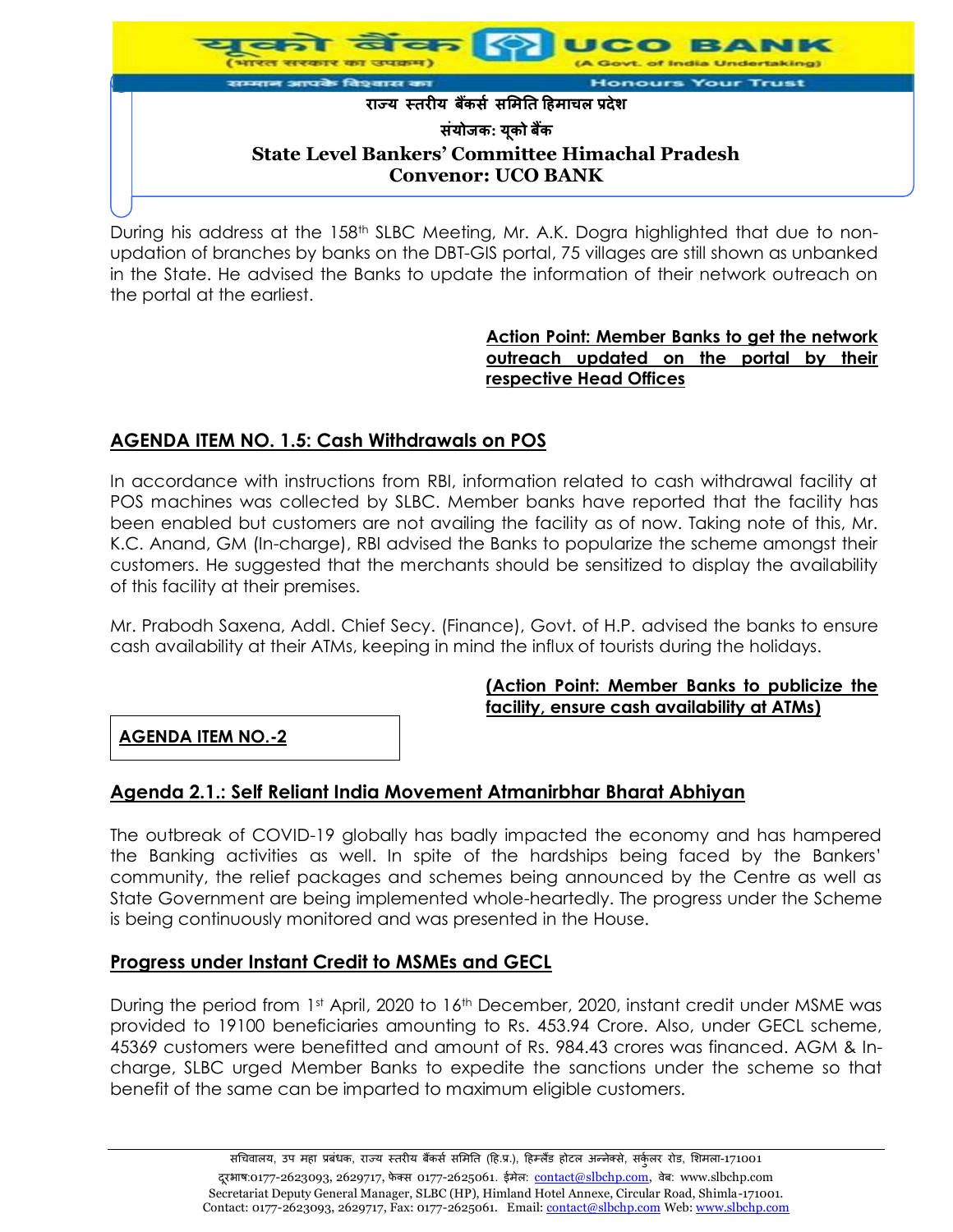

Mr. Prabodh Saxena, Addl. Chief Secy. (Finance) asked GM (In-charge), RBI to provide the comparative analysis of progress of H.P. under the GECL scheme vis-à-vis that in the nation as well as with other states in north India.

### **(Action Point: RBI to furnish the data to ACS, Finance, Govt. of H.P./ Member Banks to ensure maximum sanctions under the scheme)**

# **AGENDA ITEM NO. 2.4.: PM KISAN SAMMAN NIDHI YOJANA- KCC SATURATION:**

AGM & In-charge, SLBC informed that there is huge variation in KCC saturation data uploaded on the PMFBY portal in comparison to data reported manually by the Banks to SLBC. He urged Banks to update the PMFBY portal on regular basis so that problem of mismatching of data can be eliminated. On the matter, Mr. Anand, GM (In-charge), RBI advised SLBC to specifically take up the issue with the erring Banks to update the position on the portal so that factual position can be presented in the House.

### **(Action Point: Member Banks / SLBC)**

### **AGENDA 2.5: MUKHYA MANTRI SWAVLAMBAN YOJANA-(MMSY):**

AGM & In-charge, SLBC placed before house the year-wise position on MMSY. As on 11.11.2020, Banks have sanctioned 2288 cases whereas 1272 cases are still lying pending with the Member Banks. As many as 2680 cases are rejected by the Banks till 11.11.2020. He further elaborated that still 219 cases pertaining to 2018-19 and 247 cases pertaining to 2019- 20 are pending with the Banks for disposal. As discussed in the sub-committee meeting on MMSY held on 4.12.2020, he again requested the Department of Industries to provide the beneficiary-wise list of pending cases so that the same can be shared with the Banks and the latest position be updated. He urged Banks to dispose of these cases with utmost priority positively by 15.01.2021.

He informed the House that Industries Department has already launched a portal for MMSY on 05.09.2020 and user credentials for branches have been circulated by SLBC to all the Member Banks. He informed the House that banks have time and again requested that User Credentials for Admin Office of Banks be created so that effective monitoring can be done. SLBC has also requested the department for creation of the same through several reminders over the course of time. He again requested the Department to create Admin Office users at the earliest.

> **(Action point: Banks to dispose of cases in time bound manner / Department of Industries to create login credentials of Admin Offices of member banks)**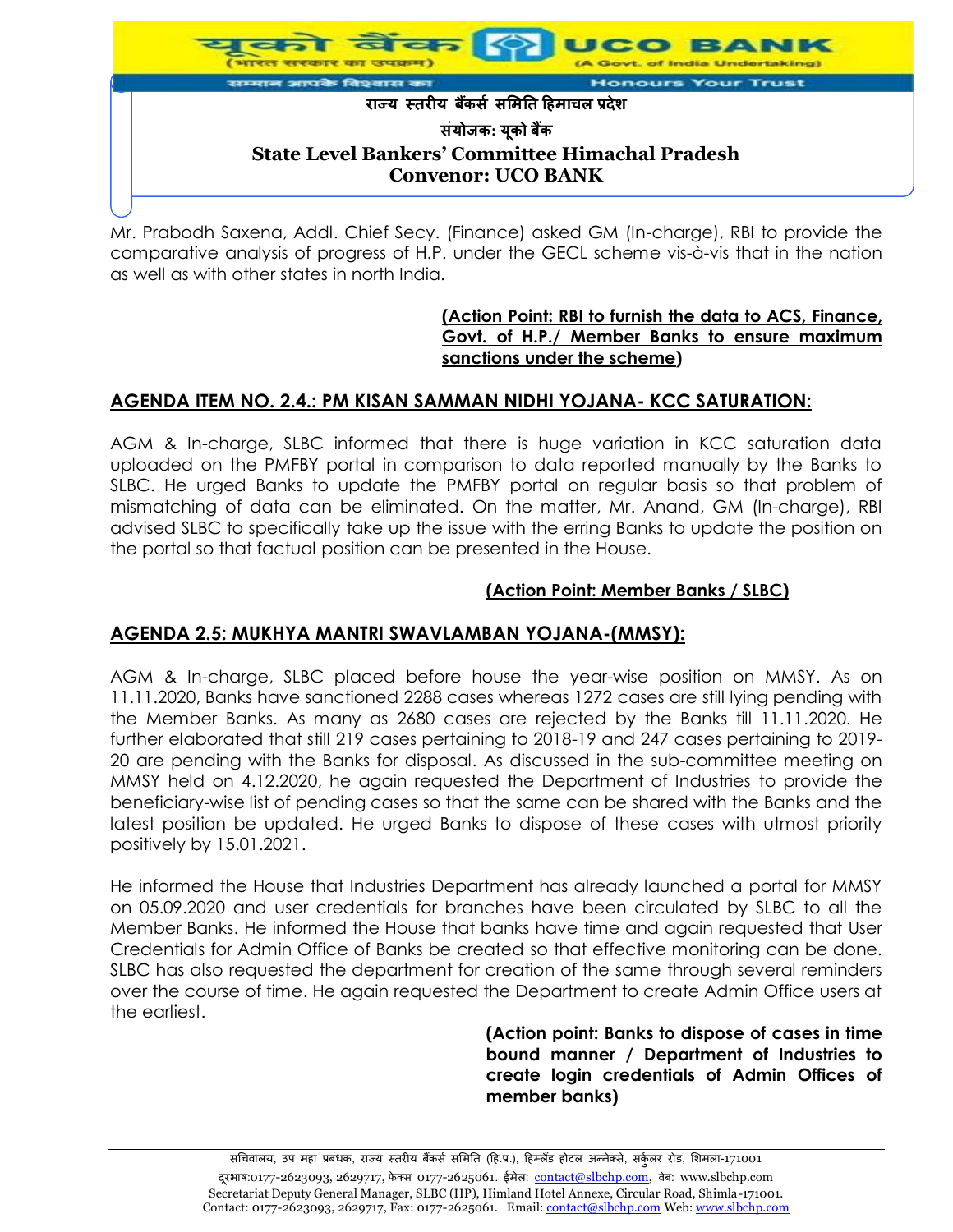

# **AGENDA 2.6.1 NRLM**

The progress as reviewed during the sub-committee meeting held on 07.12.2020 was placed before the House. During the deliberations, Mr. D.K. Kapila, CGM, NABARD advised SLBC to review the performance of SHGs promoted by NABARD in addition to those sponsored by NRLM. He highlighted that there is huge pendency under that vertical and the gap needs to be reduced.

Mr. P.K. Sharma, AGM & SLBC In-charge assured him that NABARD will be made a member of the sub-committee and special focus will be laid on review of progress of SHGs sponsored by NABARD.

### **(Action point: SLBC)**

# **Agenda 2.6.2: NULM/PRADHAN MANTRI SVA-NIDHI YOJNA**

Progress made under NULM & PM SVA-NIDHI Yojana was deliberated during the meeting. AGM & In-charge, SLBC informed the house that as on 21.12.2020, Banks have sanctioned 1410 cases; out of them 1069 cases have been disbursed whereas 414 cases are lying pending for sanction under PM-SVA-Nidhi scheme. There are 409 cases which are lying in open Market Place (not picked by any Bank branch). He further apprised that it has been decided in the review meeting with NULM department that cases lying in open Market Place will be distributed by the LDMs among Banks under their respective jurisdiction. In-charge, SLBC requested Member Banks to narrow down the number of pending cases in prompt manner and ensure disbursement latest within 3 days of sanctioning. Mr. Prabodh Saxena, ACS (Finance), Govt. of H.P. advised the Banks to sanction the cases under the scheme without delay and remove the pendency.

Mr. R.K. Gautam, Director, NULM Department apprised that the performance under the scheme is good and Banks are working in tandem with the Department. He highlighted that although private banks have sanctioned the cases sponsored to them, they are yet to disburse the loan amount to the beneficiaries. He also mentioned the large pendency lying with State Bank of India and expressed disappointment that despite continuous follow-up, the pendency is not being resolved. He also brought to the notice of the House that the number of cases lying in open Market Place is quite high (409 cases) and resolution of the same will further improve the State's performance.

Mr. Saxena, ACS, Govt. of H.P. asked Mr. Gautam to provide him the status report of the Scheme as on 05.01.2021 to enable timely review of the performance. Mr. P.K. Sharma urged the member banks to reduce the pendency to a bare minimum within prescribed timeline.

### **(Action Point: Member Banks to expedite sanctioning and disbursement of cases)**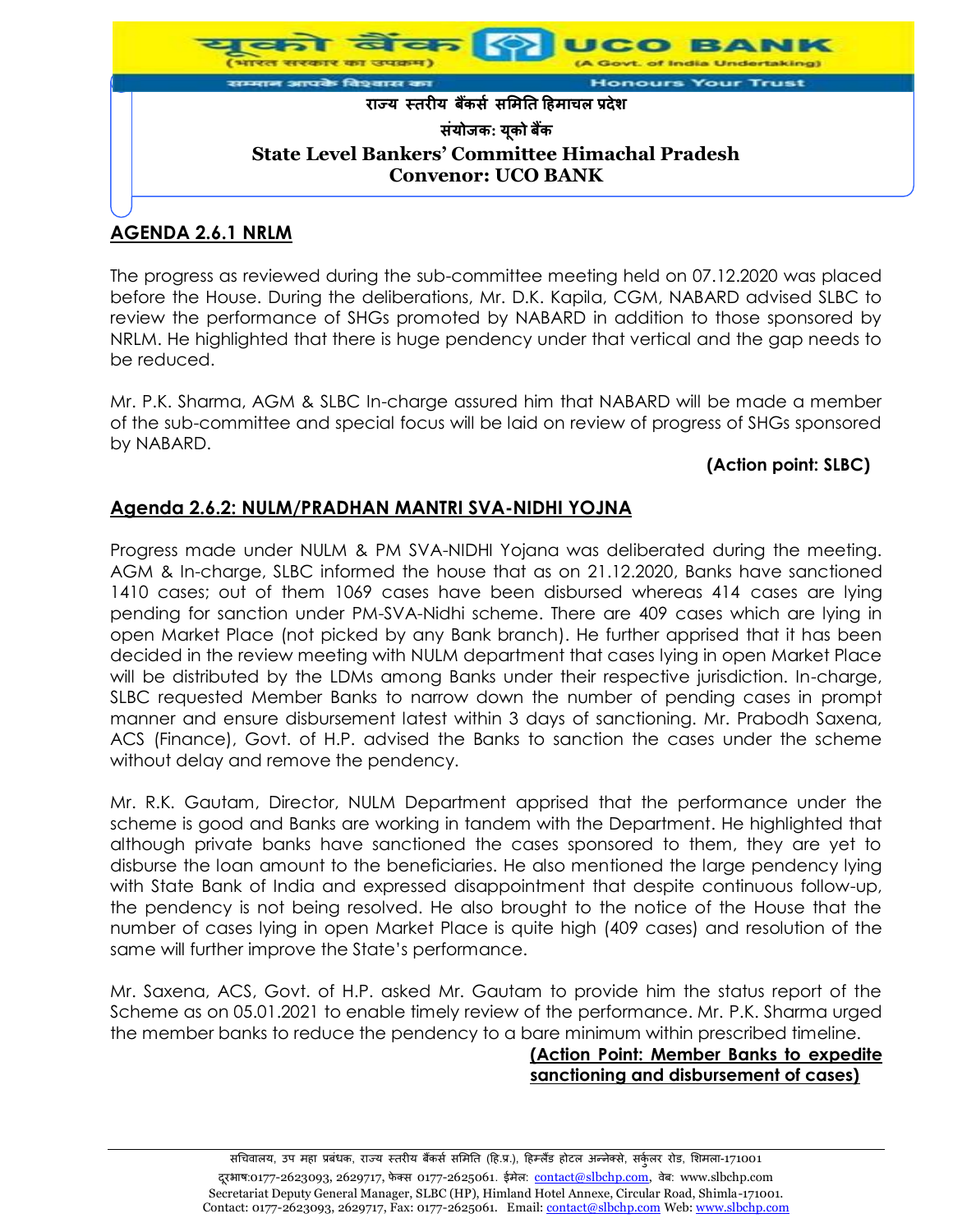

### **AGENDA 2.7: SCHEME FOR INTEREST SUBVENTION ON WORKING CAPITAL LOAN FOR HOSPITALITY INDUSTRY:**

AGM & In-charge, SLBC apprised the house that 46 cases are pending under the Interest Subvention Scheme recently launched by Department of Tourism, Government of HP. Details of Bank-wise pendency was circulated to the Banks and also discussed in the House. He requested Banks to sanction maximum cases so that much required assistance could be extended to hoteliers in the state.

He highlighted that State Bank of India and HDFC Bank has not sanctioned the cases sponsored to them citing Bank's policy issues. Mr. Prabodh Saxena, ACS (Finance), Govt. of H.P. took strong notice of the same and advised that the cases may be revisited and the pendency be resolved at the earliest. He advised the representatives from the bank to provide the status as on 31.12.2020 to SLBC.

Chairman, HP Gramin Bank again raised the issue that only commercial Banks are allowed to finance under the scheme whereas RRBs are not mentioned in the scheme. AGM & Incharge apprised that the matter was taken up with Tourism Department and were requested to specifically add the RRBs as lending institutions under the Scheme. Mr. Saxena, ACS (Finance) opined that the necessary changes will be incorporated in the Scheme by 31.12.2020. SLBC to again take up the matter with concerned Department for proper clarification.

#### **(Action Point: SBI, HDFC Bank to provide latest status /SLBC to take up the matter of RRBs with Tourism Department)**

**AGENDA ITEM NO -3**

### **FINANCIAL INCLUSION CAMPAIGN IN HIMACHAL PRADESH- REVIEW FOR SEPTEMBER, 2020.**

### **Agenda Item No-3.2: Social Security Schemes: (PMSBY/PMJJBY/APY)**

### **Insurance Claims settlement under Micro Insurance Schemes i.e. PMSBY & PMJJBY.**

**Pradhan Mantri Suraksha Bima Yojana (PMSBY):** Banks have enrolled nearly 14.24 lakh account holders under the Scheme as on 30.09.2020. Under the Scheme, the benefit of insurance claim amount has been given to nominees of 1103 account holders as on 18.12.2020.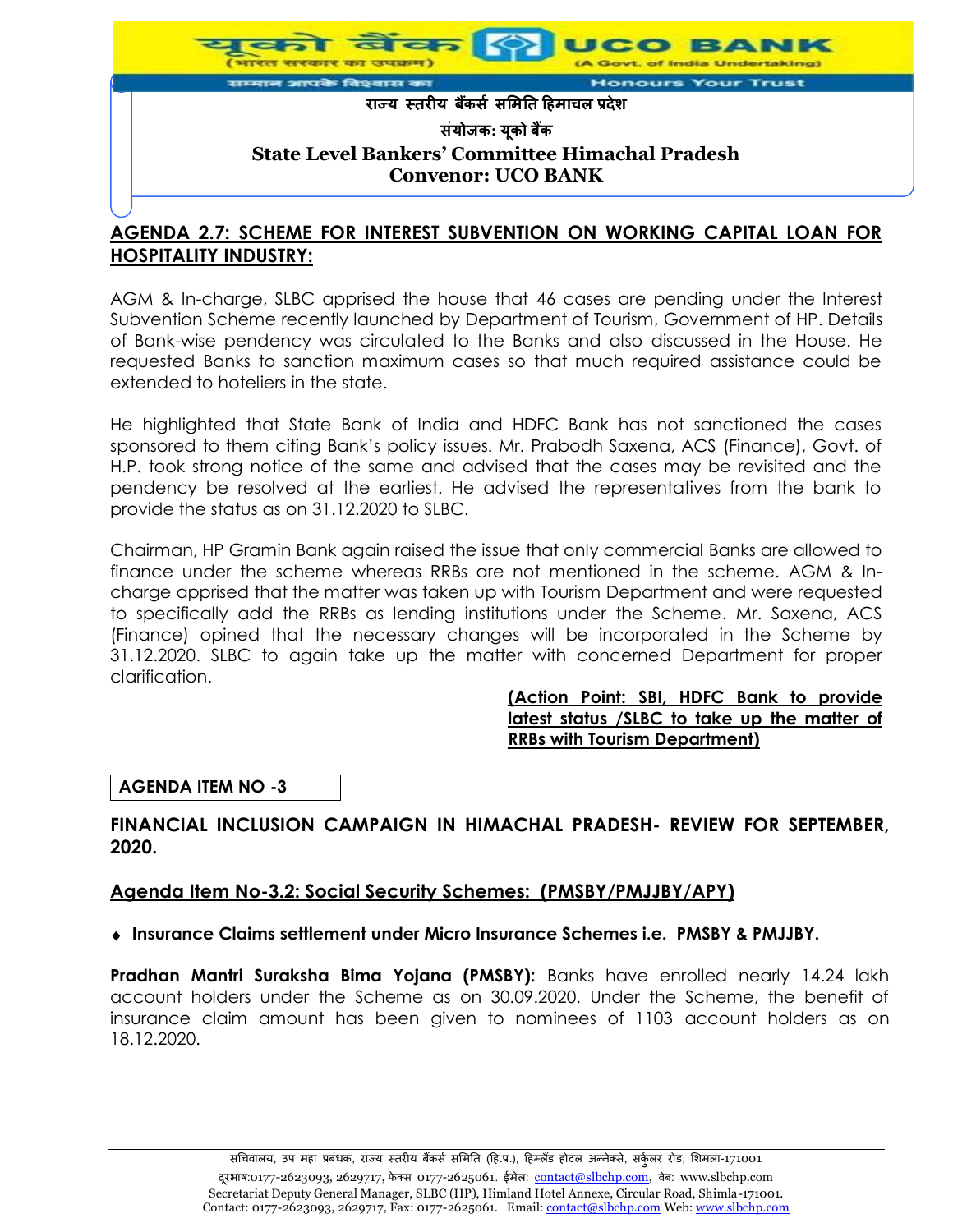

**Pradhan Mantri Jeevan Jyoti Bima Yojana (PMJJBY):** Banks have enrolled more than 4.07 lakh subscribers under this life insurance scheme and nearly 1586 beneficiaries have been paid insurance Claim under the Scheme as on 18.12.2020.

**Delay in settlement of Insurance claims**: 107 claim cases have been pending for more than 2 months under PMSBY scheme. Also, 30 cases have been pending under PMJJBY scheme for more than two months. Beneficiaries enrolled under both the above mentioned Micro Insurance schemes belong to low income groups and Banks need to ensure that necessary paper formalities are completed without any hassle. Special emphasis should be paid by Insurance Companies to ensure that claims should not remain pending beyond two months.

Mr. A.K. Dogra, Director, DFS, Govt. of India expressed his strong displeasure over delay in settling of insurance claims. Representatives from Insurance companies were not connected in the meeting to provide their comments. AGM & In-charge, SLBC informed the House that intervention from the DFS will be sought to resolve this issue. He also assured the House that letters seeking explanation for long delays in settling of claims will be written to the Insurance Companies with a copy to State Govt.

#### **(Action: SLBC /Insurance Companies having claims pending for more than 2 months)**

### **Atal Pension Yojana (APY):**

Banks have enrolled more than 1.77 Lakh subscribers under the Scheme till the end of Sept, 2020. AGM & In-charge, SLBC informed the house that under the "APY CITIZEN'S CHOICE", Canara Bank and Central Bank of India have been identified for "Award of Excellence" by PFRDA. They have achieved 15 subscriptions per branch.

### **Agenda item No- 3.3: Financial literacy campaign in Himachal Pradesh**

The issue of non-appointment of FLC in Lahual & Spiti has been a point of contention even in the previous SLBC meeting and the same was discussed in the 158<sup>th</sup> review meeting. Representative from SBI apprised that applications have been sought and the same will be appointed shortly. General Manager (In-charge) RBI, instructed SBI to complete the process at the earliest without further ado.

### **(Action: SBI)**

### **3.5: Pradhan Mantri Mudra Yojana (PMMY):**

The progress under PMMY placed before the House. Banks have financed 166096 Micro & Small Entrepreneurs under the scheme with amount outstanding of Rs. 2598.04 crores as of 30.09.2020.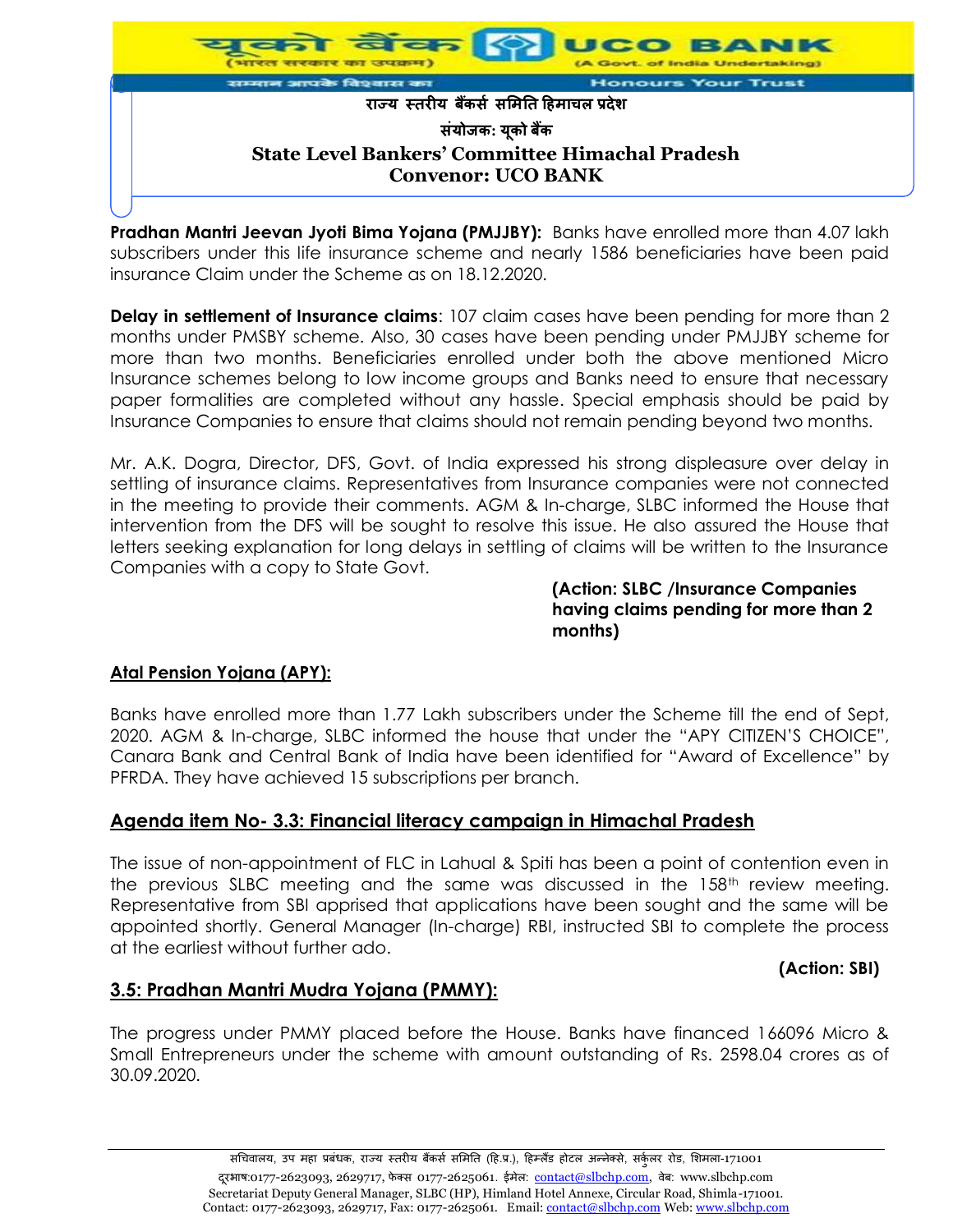

As apprised in 156<sup>th</sup> SLBC meeting, Mr. A.K. Dogra, Director, DFS reiterated that as per the mandate of Pradhan Mantri Mudra Yojana, 60% of the loans need to sanctioned under Shishu category whereas in Himachal Pradesh, it is only 27.69% (60% mandate is by amount and not by numbers.) AGM & In-charge, SLBC opined that OD amount given to PMJDY A/Cs up to Rs.10,000/- will also be added in the Shishu amount. Also, he advised Banks to focus on increasing the finance under Shishu category. Also, as discussed in the meeting, guidelines will be analysed to check whether the cases sponsored under PMSVA-Nidhi can be considered under Shishu category.

### **(Action: SLBC)**

# **3.6.: STAND UP INDIA SCHEME (SUIS):**

The progress under Stand Up India Scheme (SUIS) was placed before the house. As on 30.09.2020, Banks have financed 494 cases having amount outstanding of Rs. 94.24 crores.

Mr. A.K. Dogra, Director, DFS expressed his displeasure over the low performance of the State under the Scheme. He advised the Banks to finance maximum cases. He enjoined that Department of Industries may also sponsor cases under the Scheme to member Banks to further improve performance.

#### **(Action Point: Member Banks, Industries Department)**

### **AGENDA ITEM NO.-4**

### **AGENDA ITEM NO-4.1:- VILLAGE UNCOVERED BY FINANCIAL INFRASTRUCTURE ON DBT-GIS Portal**

The Convenor Bank informed the house that DFS is time and again reporting that there are still some unbanked villages in the State. The main reason for the same is non-mapping of branches on DBT-GIS portal by the Banks whereas in real terms these villages are well covered and banking services are being provided by the Banks to whom the villages have been allotted under Financial Inclusion Plan. Mr. A.K. Dogra, Director, DFS also highlighted that certain Banks in the state have wrongly reported higher number of branches in comparison to actual position. He advised SLBC to hold a meeting with the member Banks who are yet to update the rectified position on the portal. AGM & In-charge, SLBC urged Banks to complete the mapping of branches on aforesaid portal at the earliest and confirm the same to SLBC.

Another point of discussion under this agenda was removal of villages having population less than 100 from the list of unbanked villages as the majority of the population in these areas is migratory and it is not viable economically to cater to these villages through BCs. Mr. A.K. Dogra advised SLBC to provide the list of such villages to his office for his perusal and necessary action.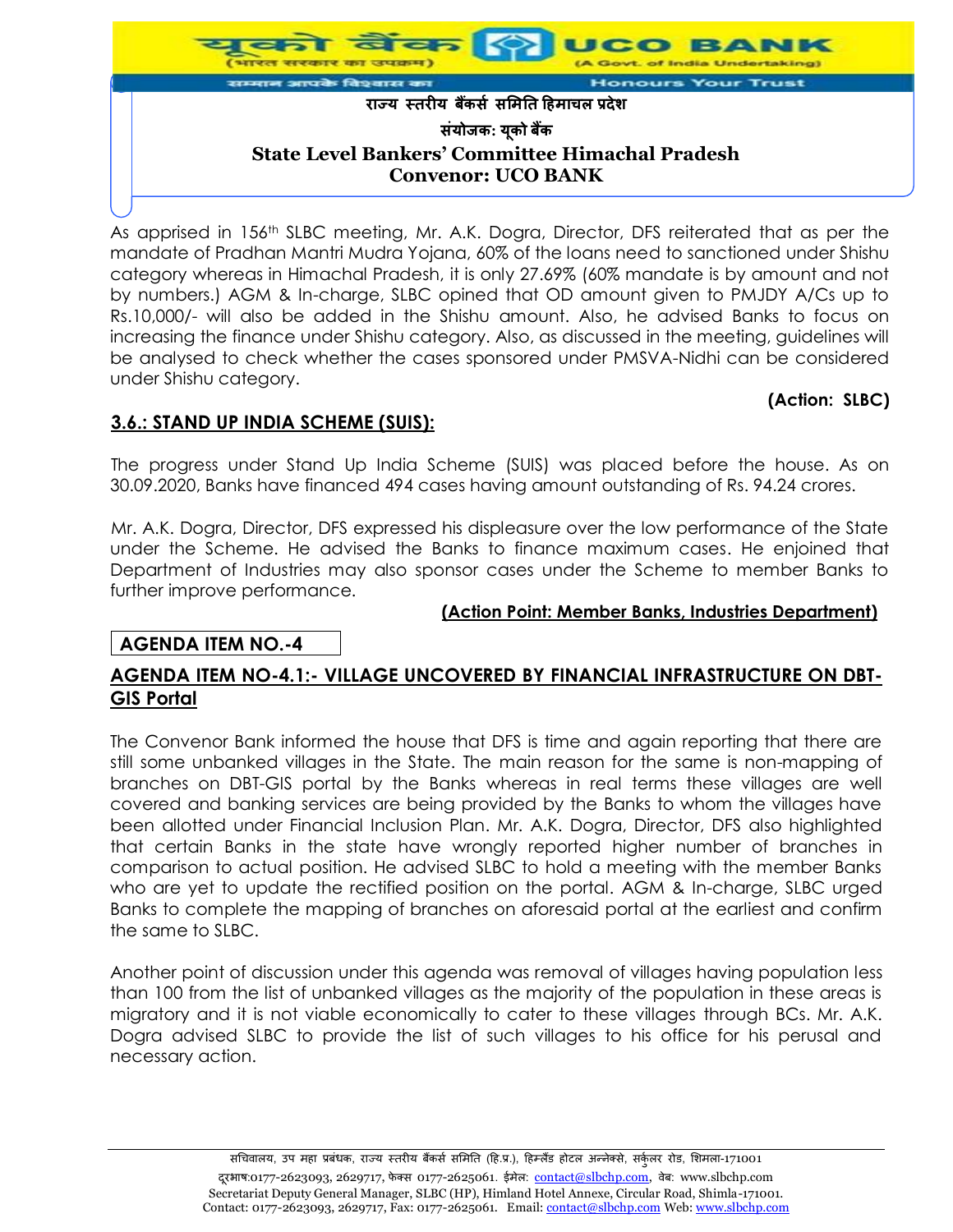

Mr. Prabodh Saxena, ACS (Finance), Govt. of H.P. advised the forum that the authentication of the actual population status should be done. Mr. P.K. Sharma informed the House that the SDM office is the deciding authority in the matter.

Mr. K.C. Anand, GM (In-charge), RBI opined that the review of the position will be done by RBI and informed accordingly to SLBC and DFS.

> **(Action Point: Member Banks to update DBT-GIS portal/ District Admin to authenticate population status/ RBI to review and submit the latest position to DFS)**

### **AGENDA ITEM NO- 4.2: Expanding and Deepening of Digital Payments:**

AGM & SLBC In-charge apprised the House that monthly review of progress under the agenda is done by RBI and SLBC in the sub-committee meetings. He advised the underperforming banks to put special focus to increase their performance under the scheme.

GM (In-charge), RBI apprised the House that the rural cooperative banks are not able to perform well under the scheme due to unavailability of their digital products, like internet banking, mobile banking, QR codes, etc. He also added that the urban cooperative banks have been exempted under the scheme as they are not members of the sub-committee.

#### **(Action Point: LDMs/Banks to ensure improvement in performance and achievement of target within deadline).**

### **AGENDA ITEM NO. 4.6: Transfer of Building by way of lease**

Earlier, non-agriculturist commercial entities were allowed to get leased buildings transferred in rural and urban areas without seeking prior permission from the State Government. Now, as the same has been withdrawn, for transferring of building on lease by all entities permission will have to be sought from the Government. Due to this, Banks are facing problems in renewal of leased Bank branch premises in rural areas.

Mr. Prabodh Saxena, ACS (Finance), Govt. of H.P. advised SLBC to refer the matter to his office in writing so that adequate measures can be taken.

#### **(Action Point: State Government to issue necessary clarification)**

# **AGENDA ITEM NO. 4.7: Sub-committee on Agriculture Credit**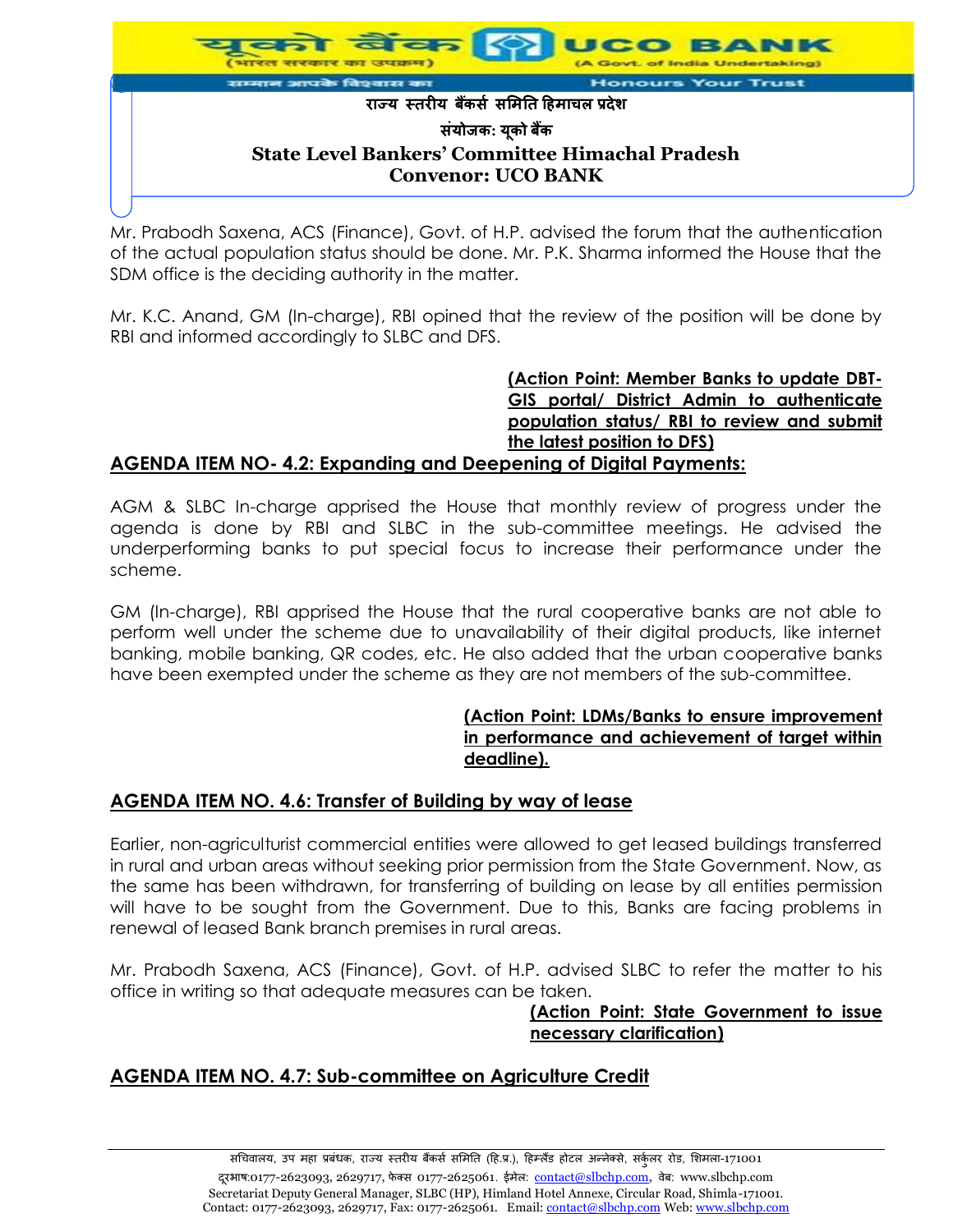

Mr. K.C. Anand, GM (In-charge), RBI advised the matter to be referred to NABARD.  **(Action Point: NABARD)**

### **AGENDA ITEM NO: 5: REVIEW OF PERFORMANCE UNDER ANNUAL CREDIT PLAN 2020- 21- PROGRESS UPTO SEPT, 2020:**

The achievement up to period ended  $30<sup>th</sup>$  Sept, 2020 under ACP 2020-21 mentioned in the agenda notes was placed before the House. Banks have disbursed fresh loans to the tune of Rs. 14256.11 crore to more than 5.01 Lakh new units.

The overall achievement against the target set for up to quarter ended Sept, 2020 recorded at 102.93%. The sub-sector wise achievements for financial year 2020-21 up to quarter ended Sept, 2020 was placed before the House – Priority sector advances - Rs.10627.70 crores (89.97%); Non Priority sector advances- Rs.3259.26 crore (210.07%); Agriculture sector– Rs.3396.77 crore (60.06%), MSME advances Rs.6677.72 crore (156.87%).

Mr. Prabodh Saxena, Addl. Chief Secretary, Finance, Govt. of H.P. took strong note of member Banks who have performed poorly under ACP and have failed to achieve the assigned targets. He instructed that assurance shall be sought from these Banks regarding improvement of performance.

AGM & SLBC In-charge informed the House that the Banks who have failed to achieve even 50% of their allocated targets under ACP 2020-21 will be reported to MD & CEO, UCO Bank and letter on the same will be forwarded to the Head Offices of the erring banks.

### **AGENDA ITEM NO. 7**

#### **(Action: SLBC/Banks to improve their performance)**

### **AGENDA ITEM NO: 7: Review of Non-Performing Assets in H.P. - PROGRESS UP TO SEPT, 2020:**

The NPA ratio of Banks in the State was recorded at 6.45% and in absolute terms, the NPAs have reached Rs. 3630.76 crore in the quarter ended Sept, 2020. NPAs under Priority sector stand at 8.79% and that under non-priority sector stand at 3.45%. MSME sector has the highest NPA ratio of 11.24%. In Agriculture sector, the NPA ratio stands at 8.57%. As per agency-wise position, Cooperative Banks have the highest level of NPAs of 13.50% and Jogindra Central Coop. Bank and HPARDB should strengthen the recovery process to prevent further slippage under NPAs.

Mr. Prabodh Saxena, ACS, Finance, Govt. of H.P. expressed his displeasure over large share of NPAs under Priority Sector. He expressed that the increasing trend in NPA in the State is a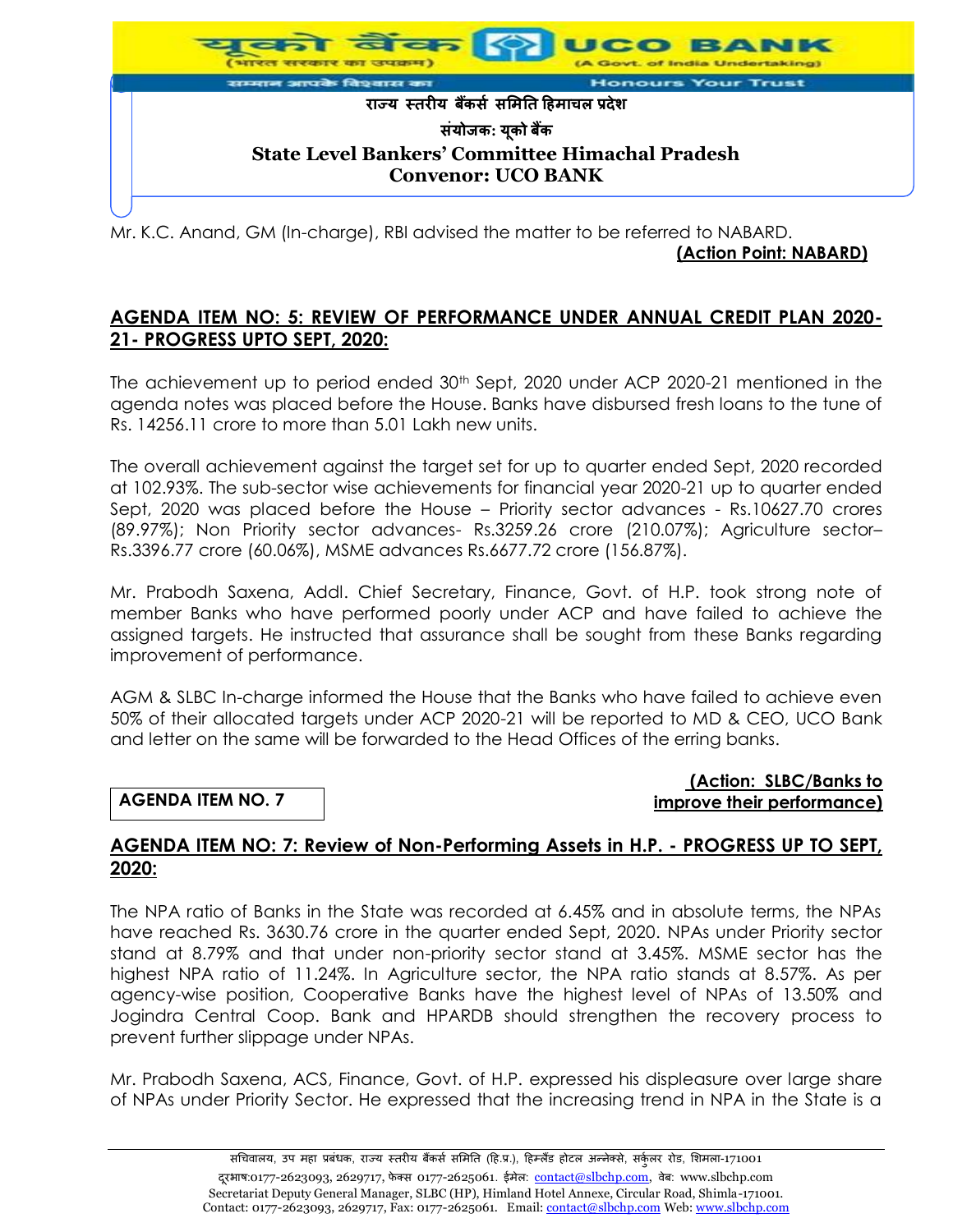

serious concern. He advised that year-wise analysis of NPA in the state should be done and performance under Priority and Non-Priority sector should be separately reviewed. **(Action: SLBC/Banks to focus on reduction of NPAs)**

### **AGENDA ITEM NO.8**

# **AGENDA No-8.3: Doubling of Farmers' Income by 2022**

AGM & SLBC In-charge apprised that the issue will be taken up in the meeting of subcommittee on Agriculture credit.

### **(Action: NABARD, RBI, SLBC)**

### **THE REGULAR AGENDA FOR THE MEETING CONCLUDED WITH PERMISSION OF CHAIR**.

### **Concluding Remarks of Sh. Prabodh Saxena, Addl. Chief Secretary, Finance, Govt. of H.P.:**

Mr. Prabodh Saxena expressed his satisfaction over successful conduct of 158th SLBC meeting. He applauded the Banks for their performance, especially during the pandemic. He informed the House that in the process of preparation of the State Budget and Governor's Speech, data related to performance under various schemes, viz., Atma Nirbahar Bharat, Interest subvention on working capital loan for hospitality industry, PMSVA-Nidhi, etc. will be required. He expressed his confidence that the same will be provided in time by the SLBC and member banks. He urged the banks to clear the pendency of cases sponsored under Mukhya Mantri Swavlamban Yojana within prescribed timeline as it is the flagship programme of the State Govt. and requires special attention. He also asked the Banks to finance the cases sponsored under Interest Subvention scheme for Hospitality Industry as it will aid in recovery of the sector which has been the most adversely affected during the COVID-19 pandemic.

Before concluding his remarks, he again complemented the banking fraternity for their good performance. Also, he wished good health to all the participants.

----------------------------------oxo-------------------------------

158<sup>th</sup> STATE LEVEL BANKERS' COMMITTEE MEETING OF HIMACHAL PRADESH HELD ON 28<sup>th</sup> **DECEMBER, 2020 AT COMMITTEE HALL, HP SECRETARIAT, SHIMLA.**

**(Annexure 1)**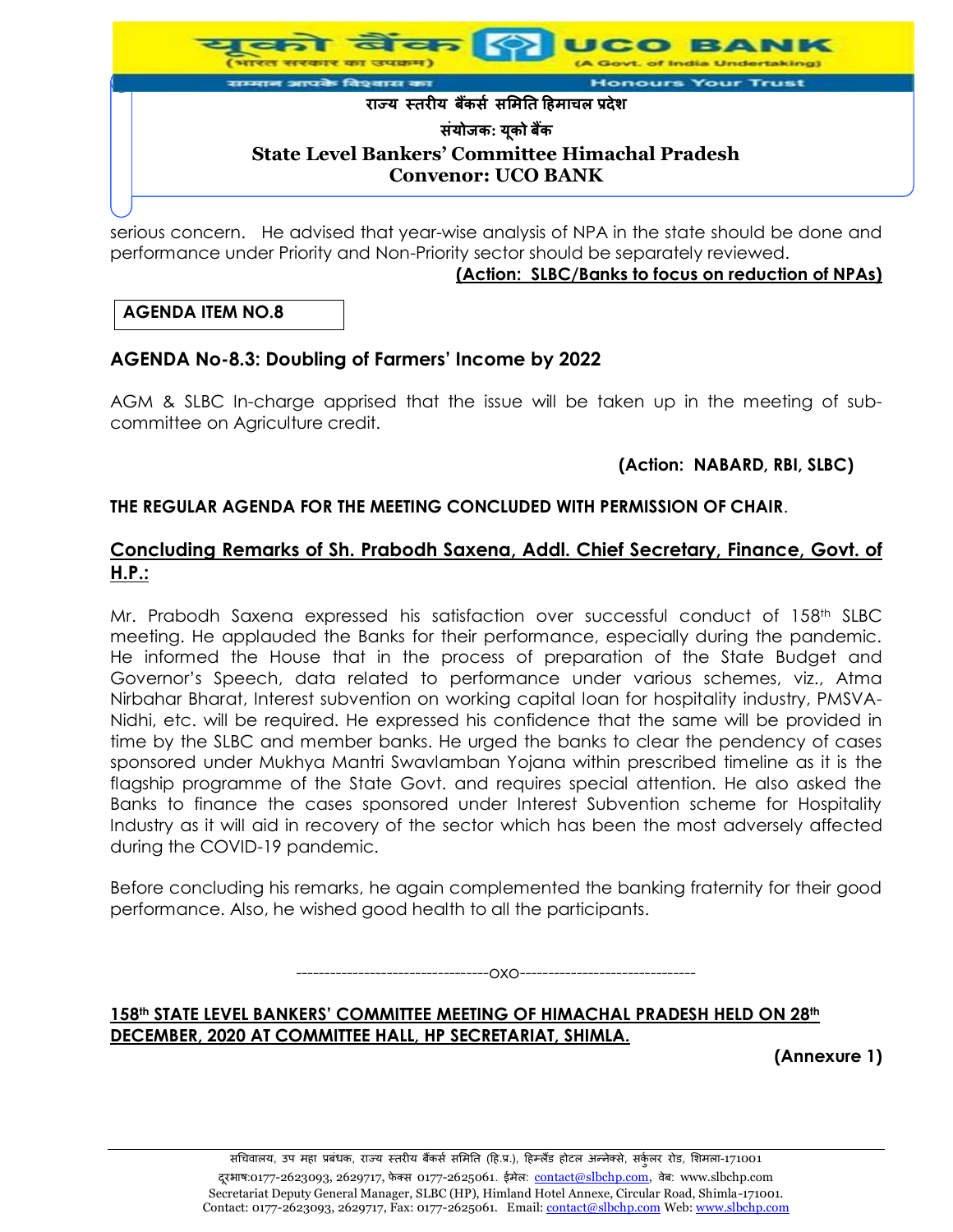

#### **LIST OF PARTICIPANTS:**

|      | <b>Chairman:</b>      | Sh. Prabodh Saxena, IAS,<br>Additional Chief Secretary, Finance,<br>Govt. of Himachal Pradesh |  |
|------|-----------------------|-----------------------------------------------------------------------------------------------|--|
| Ш.   | Co- Chairman:         | Sh. A.K. Goel,<br>MD & CEO,<br>UCO Bank.                                                      |  |
| III. | <b>Convenor SLBC:</b> | Sh. S.S. Negi,<br>Deputy General Manager & Convenor SLBC HP,<br>UCO Bank.                     |  |

### **IV. DFS, Government of Himachal Pradesh & Related Agencies: SARVASHRI:**

|     | A.K. Dogra     | Director, DFS                                       |
|-----|----------------|-----------------------------------------------------|
|     | Rakesh Kanwar  | Special Secretary (Finance), Govt. of HP            |
|     | Surinder Kumar | DLR-cum-Deputy Secretary, Law, Govt. of H.P.        |
| -4. | R.K. Gautam    | Director, Urban Development Department, Govt. of HP |

### **V): RESERVE BANK OF INDIA, NABARD. SARVASHRI:**

| K.C. Anand        | General Manager (In-charge), RBI |
|-------------------|----------------------------------|
| D.K. Kapila       | Chief General Manager, NABARD    |
| Avneshwar Singh   | Assistant General Manager, RBI   |
| Inderjeet Sangwan | AGM, NABARD                      |

#### **VI): MEMBER BANKS: SARVASHRI**

|    | Reeta Kaul          | GM, PNB.                          |
|----|---------------------|-----------------------------------|
| 2. | <b>Uday Chandra</b> | Chairman, HPGB.                   |
| 3. | Pawan Kumar         | DGM, SBI.                         |
| 4. | Jyotika Khimta      | DGM, HPSCB.                       |
| 5. | S.S. Mathur         | RM, Central Bank of India.        |
| 6. | Manish Kumar        | RM, Canara Bank.                  |
|    | Virender Sharma     | Deputy Vice President, HDFC Bank. |
| 8. | Avneesh Thakur      | AGM, SBI                          |
| 9. | Rajnish Kumar       | Senior Manager, UCO Bank          |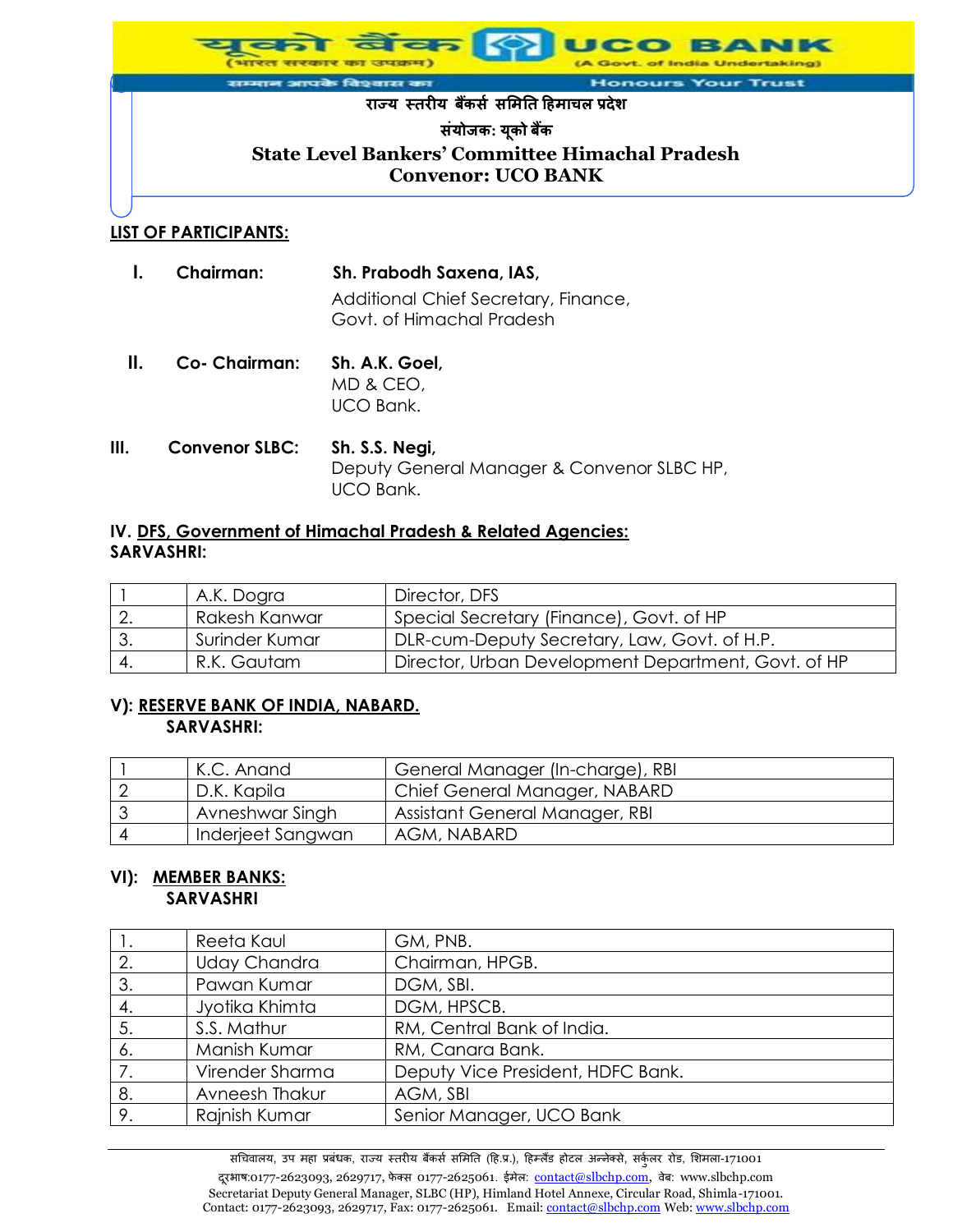|                                                                                                          | भारत सरकार का उपक्रम)        |                                          | युको बैंक <mark>(†)</mark> UCO BANK<br>(A Govt. of India Undertaking) |
|----------------------------------------------------------------------------------------------------------|------------------------------|------------------------------------------|-----------------------------------------------------------------------|
|                                                                                                          | सम्मान आपके विश्वास का       |                                          | <b>Honours Your Trust</b>                                             |
|                                                                                                          |                              | राज्य स्तरीय बैंकर्स समिति हिमाचल प्रदेश |                                                                       |
| संयोजक: यूको बैंक<br><b>State Level Bankers' Committee Himachal Pradesh</b><br><b>Convenor: UCO BANK</b> |                              |                                          |                                                                       |
| 10.                                                                                                      | Devender Kalsi<br>Jeet Kumar | Deputy Manager, SBI                      | Manager, IT, UCO Bank Zonal Office.                                   |

#### **THE BELOW MENTIONED PARTICIPANTS CONNECTED THROUGH VIDEO CONFERENCING**

#### **VII): LEAD DISTRICT MANAGERS: SARVASHRI**

|                | <b>Ashok Gupta</b>     | LDM-Bilaspur |
|----------------|------------------------|--------------|
| $\overline{2}$ | <b>Bhupender Singh</b> | LDM Chamba   |
| 3              | G.C. Bhatti            | LDM-Hamirpur |
| 4              | Kuldeep Kumar          | LDM-Kangra   |
| 5              | K.K. Kalsi             | LDM-Kinnaur  |
| 6              | Pama Chhering          | LDM-Kullu    |
|                | A.K. Singh             | LDM-Shimla   |
| 8              | J.P. Sharma            | LDM-Sirmour  |
| 9              | J.P. Bhanot            | LDM-Una      |
| 10             | S.K. Sinha             | LDM-Mandi    |
| 11             | K.K Jaswal             | LDM- Solan   |

### **VIII): BANKS**

|    | Bank of Baroda             |
|----|----------------------------|
| 2  | Bank of India              |
| 3  | Bank of Maharashtra        |
| 4  | Indian Bank                |
| 5  | Indian Overseas Bk.        |
| 6  | Punjab & Sind Bank         |
| 7  | Union Bank of India        |
| 8  | Axis Bank                  |
| 9  | AU Small Finance Bank      |
| 10 | <b>Bandhan Bank</b>        |
| 11 | CSB Bank                   |
| 12 | <b>ICICI Bank</b>          |
| 13 | <b>IDBI Bank</b>           |
| 14 | <b>Indusind Bank</b>       |
| 15 | <b>J&amp;K Bank</b>        |
| 16 | Kotak Mahindra Bank Ltd.   |
| 17 | South Indian Bank          |
| 18 | Utkarsh Small Finance Bank |

सचिवालय, उप महा प्रबंधक, राज्य स्तरीय बैंकर्स समिति (हि.प्र.), हिम्लैंड होटल अन्नेक्से, सर्कुलर रोड, शिमला-171001 दूरआष:0177-2623093, 2629717, फेक्स 0177-2625061. ईमेल: contact@slbchp.com, वेब: www.slbchp.com Secretariat Deputy General Manager, SLBC (HP), Himland Hotel Annexe, Circular Road, Shimla-171001. Contact: 0177-2623093, 2629717, Fax: 0177-2625061. Email: contact@slbchp.com Web: www.slbchp.com